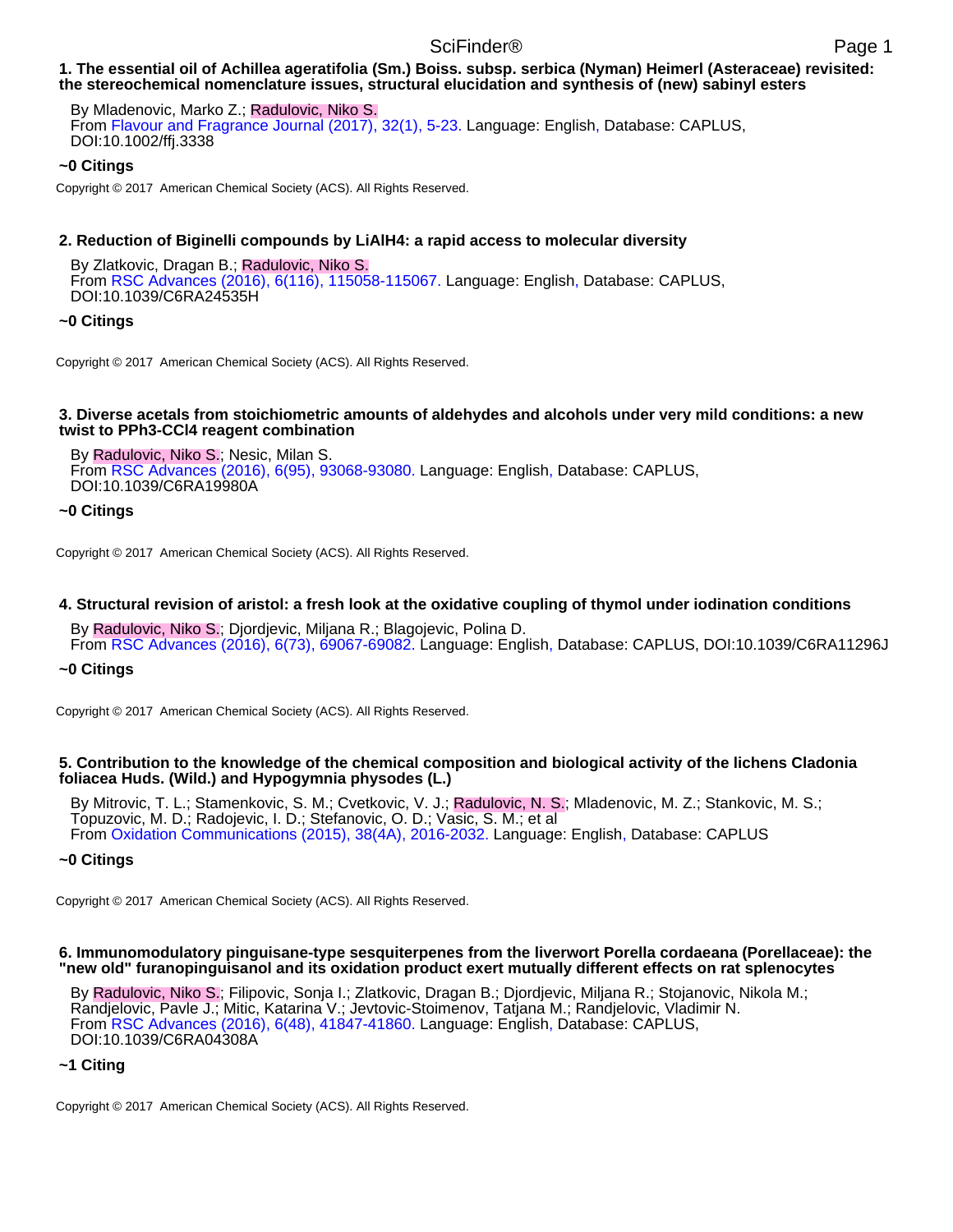# **7. Chemical composition of the essential oil and diethyl ether extract of Trinia glauca (L.) Dumort. (Apiaceae) and the chemotaxonomic significance of 5-O-methylvisamminol**

By Radulovic, Niko S.; Dordevic, Miljana R.; Dekic, Milan S.; Blagojevic, Polina D. From Chemistry & Biodiversity (2016), 13(4), 403-415. Language: English, Database: CAPLUS, DOI:10.1002/cbdv.201500111

# **~0 Citings**

Copyright © 2017 American Chemical Society (ACS). All Rights Reserved.

### **8. Essential oil constituents and alkanes of Cephalaria ambrosioides Roem. & Schult. (family Caprifoliaceae, subfamily Dipsacaceae) and (chemo)taxonomic discernment of the subfamilies Dipsacaceae and Morinaceae**

By Vukicevic, Dusan R.; Stevanovic, Dragana D.; Gencic, Marija S.; Blagojevic, Polina D.; Radulovic, Niko S. From Chemistry & Biodiversity (2016), 13(2), 198-209. Language: English, Database: CAPLUS, DOI:10.1002/cbdv.201500050

## **~0 Citings**

Copyright © 2017 American Chemical Society (ACS). All Rights Reserved.

### **9. Selectivity of the complexation reactions of four regioisomeric methylcamphorquinoxaline ligands with gold(III): X-ray, NMR and DFT investigations**

By Glisic, Biljana Dj.; Hoffmann, Marcin; Warzajtis, Beata; Gencic, Marija S.; Blagojevic, Polina D.; Radulovic, Niko S.; Rychlewska, Urszula; Djuran, Milos I.

From Polyhedron (2016), 105, 137-149. Language: English, Database: CAPLUS, DOI:10.1016/j.poly.2015.12.009

**~1 Citing**

Copyright © 2017 American Chemical Society (ACS). All Rights Reserved.

# **10. New volatile sulfur-containing compounds from wild garlic (Allium ursinum L., Liliaceae)**

By Radulovic, Niko S.; Miltojevic, Ana B.; Stojkovic, Milan B.; Blagojevic, Polina D. From Food Research International (2015), 78, 1-10. Language: English, Database: CAPLUS, DOI:10.1016/j.foodres.2015.11.019

### **~3 Citings**

Copyright © 2017 American Chemical Society (ACS). All Rights Reserved.

### **11. Essential Oils and Diethyl Ether Extracts of Serbian Xeranthemum cylindraceum and X. annum: Chemical Composition, Antimicrobial Activity, and Chemotaxonomic Implications**

By Dekic, Milan S.; Radulovic, Niko S.; Randelovic, Vladimir N.; Stojanovic-Radic, Zorica Z.; Veljkovic, Bojana P. From Chemistry & Biodiversity (2015), 12(9), 1378-1397. Language: English, Database: CAPLUS, DOI:10.1002/cbdv.201400316

### **~2 Citings**

Copyright © 2017 American Chemical Society (ACS). All Rights Reserved.

### **12. Anti-inflammatory activity of Choisya ternata Kunth essential oil, ternanthranin, and its two synthetic analogs (methyl and propyl N-methylanthranilates)**

By Pinheiro, Mariana Martins Gomes; Miltojevic, Ana B.; Radulovic, Niko S.; Abdul-Wahab, Ikarastika Rahayu; Boylan, Fabio; Fernandes, Patricia Dias From PLoS One (2015), 10(3), e0121063/1-e0121063/21. Language: English, Database: CAPLUS, DOI:10.1371/journal.pone.0121063

# **~1 Citing**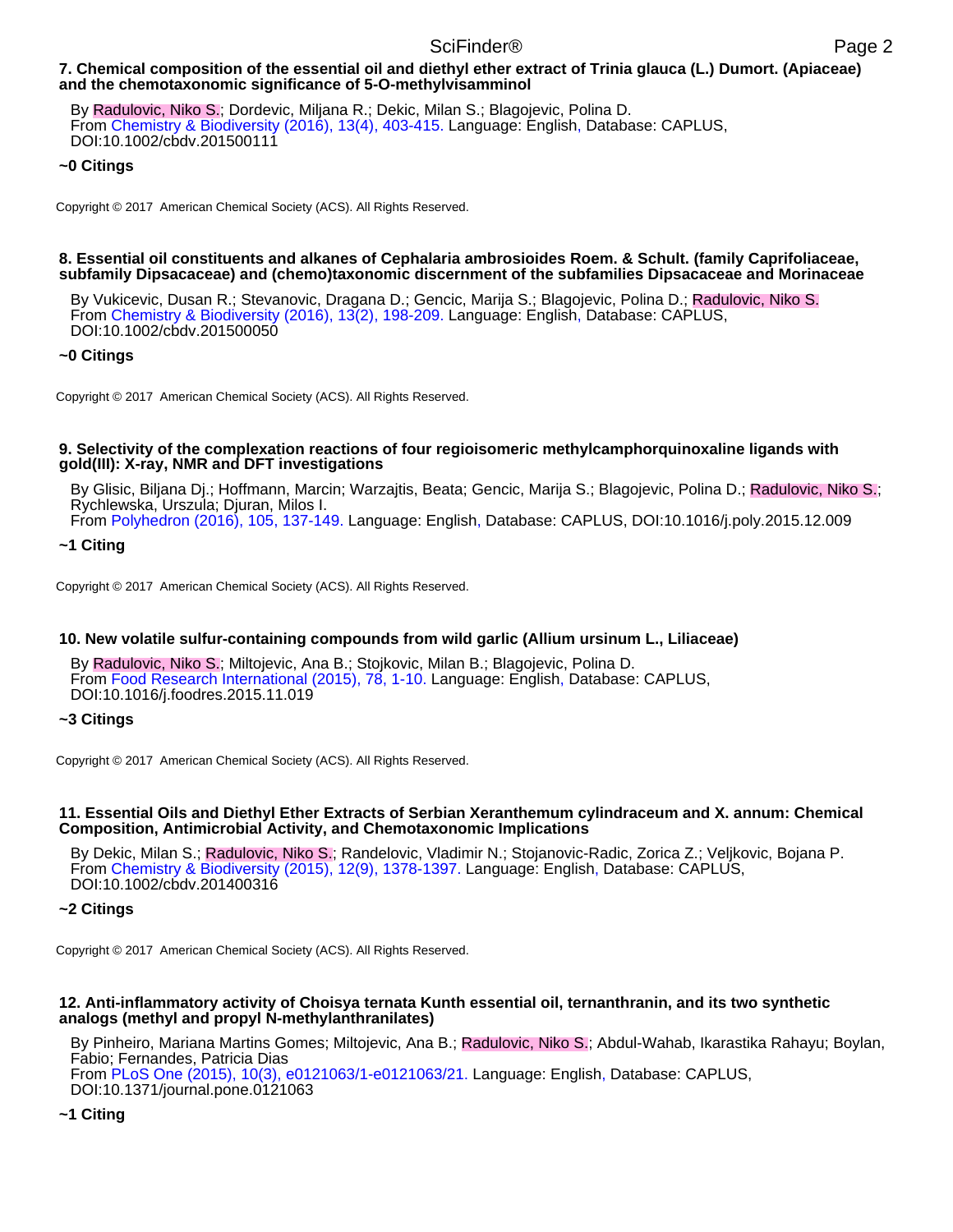# **13. Lanthanide-induced shift reagents enable the structural elucidation of natural products in inseparable complex mixtures - the case of elemenal from Inula helenium L. (Asteraceae)**

By Gencic, Marija S.; Radulovic, Niko S.

From RSC Advances (2015), 5(89), 72670-72682. Language: English, Database: CAPLUS, DOI:10.1039/C5RA13109J

### **~3 Citings**

Copyright © 2017 American Chemical Society (ACS). All Rights Reserved.

#### **14. (Chemotaxonomic) implications of postharvest/storage-induced changes in plant volatile profiles: the case of Artemisia absinthium L. essential oil**

By Blagojevic, Polina D.; Radulovic, Niko S.; Skropeta, Danielle From Chemistry & Biodiversity (2015), 12(8), 1237-1255. Language: English, Database: CAPLUS, DOI:10.1002/cbdv.201400288

### **~0 Citings**

Copyright © 2017 American Chemical Society (ACS). All Rights Reserved.

### **15. Effect of two esters of N-methylanthranilic acid from Rutaceae species on impaired kidney morphology and function in rats caused by CCl4**

By Radulovic, Niko S.; Randjelovic, Pavle J.; Stojanovic, Nikola M.; Ilic, Ivan R.; Miltojevic, Ana B.; Stojkovic, Milan B.; Ilic, Mirjana

From Life Sciences (2015), 135, 110-117. Language: English, Database: CAPLUS, DOI:10.1016/j.lfs.2015.05.022

**~1 Citing**

Copyright © 2017 American Chemical Society (ACS). All Rights Reserved.

### **16. Structural elucidation of thermolysis products of methyl N-methyl-N-nitrosoanthranilate**

By Miltojevic, Ana B.; Radulovic, Niko S. From RSC Advances (2015), 5(66), 53569-53585. Language: English, Database: CAPLUS, DOI:10.1039/C5RA07612A

#### **~0 Citings**

Copyright © 2017 American Chemical Society (ACS). All Rights Reserved.

#### **17. A small library of 4-(alkylamino)-3-nitrocoumarin derivatives with potent antimicrobial activity against gastrointestinal pathogens**

By Radulovic, Niko S.; Stojanovic-Radic, Zorica; Stojanovic, Predrag; Stojanovic, Nikola; Dekic, Vidoslav; Dekic, Biljana

From Journal of the Serbian Chemical Society (2015), 80(3), 315-327. Language: English, Database: CAPLUS, DOI:10.2298/JSC140619085R

#### **~1 Citing**

Copyright © 2017 American Chemical Society (ACS). All Rights Reserved.

### **18. Synthesis and Antimicrobial/Cytotoxic Assessment of Ferrocenyl Oxazinanes, Oxazinan-2-ones, and Tetrahydropyrimidin-2-ones**

By Pejovic, Anka; Danneels, Barbara; Desmet, Tom; Cham, Ba Thi; Nguyen, Tuyen Van; Radulovic, Niko S.; Vukicevic, Rastko D.; D'Hooghe, Matthias From Synlett (2015), 26(9), 1195-1200. Language: English, Database: CAPLUS, DOI:10.1055/s-0034-1380348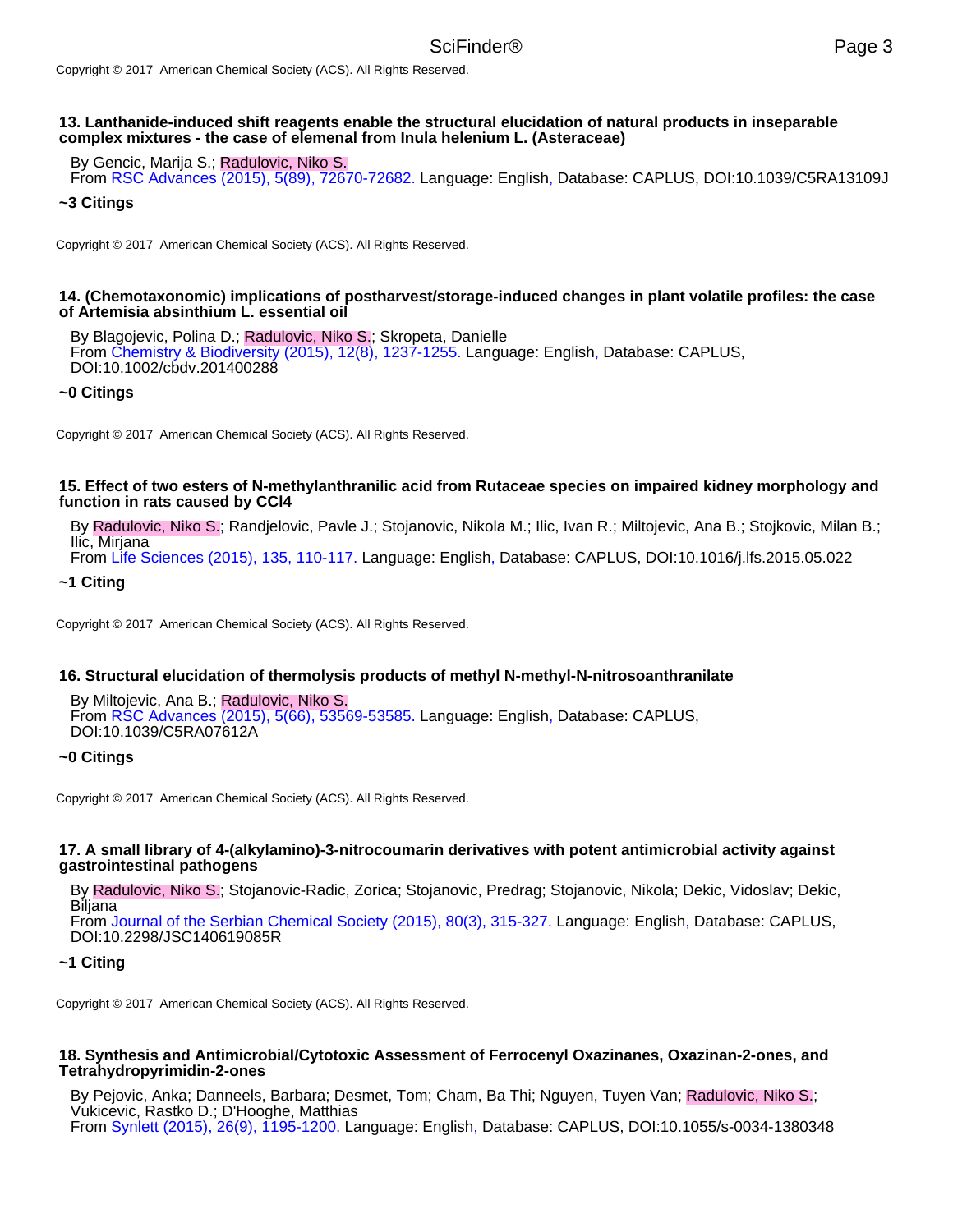# **19. Toxic essential oils. Part IV: The essential oil of Achillea falcata L. as a source of biologically/pharmacologically active trans-sabinyl esters**

By Radulovic, Niko S.; Mladenovic, Marko Z.; Randjelovic, Pavle J.; Stojanovic, Nikola M.; Dekic, Milan S.; Blagojevic, Polina D.

From Food and Chemical Toxicology (2015), 80, 114-129. Language: English, Database: CAPLUS, DOI:10.1016/j.fct.2015.03.001

# **~2 Citings**

Copyright © 2017 American Chemical Society (ACS). All Rights Reserved.

# **20. Aboriginal bush foods: A major phloroglucinol from Crimson Bottlebrush flowers (Callistemon citrinus, Myrtaceae) displays strong antinociceptive and anti-inflammatory activity**

By Radulovic, Niko S.; Randjelovic, Pavle J.; Stojanovic, Nikola M.; Cakic, Nevenka D.; Bogdanovic, Goran A.; Zivanovic, Ana V.

From Food Research International (2015), 77(Part\_2), 280-289. Language: English, Database: CAPLUS, DOI:10.1016/j.foodres.2015.02.023

# **~1 Citing**

Copyright © 2017 American Chemical Society (ACS). All Rights Reserved.

# **21. Synthesis of ferrocene-containing six-membered cyclic ureas via** α**-ferrocenyl carbocations**

By Minic, Aleksandra; Stevanovic, Dragana; Damljanovic, Ivan; Pejovic, Anka; Vukicevic, Mirjana; Bogdanovic, Goran A.; Radulovic, Niko S.; Vukicevic, Rastko D. From RSC Advances (2015), 5(32), 24915-24919. Language: English, Database: CAPLUS, DOI:10.1039/C5RA01383F

### **~0 Citings**

Copyright © 2017 American Chemical Society (ACS). All Rights Reserved.

# **22. Ferrier rearrangement promoted by an electrochemically generated zirconium catalyst**

By Stevanovic, Dragana; Pejovic, Anka; Damljanovic, Ivan; Minic, Aleksandra; Bogdanovic, Goran A.; Vukicevic, Mirjana; Radulovic, Niko S.; Vukicevic, Rastko D. From Carbohydrate Research (2015), 407, 111-121. Language: English, Database: CAPLUS, DOI:10.1016/j.carres.2015.02.001

# **~0 Citings**

Copyright © 2017 American Chemical Society (ACS). All Rights Reserved.

# **23. Structural diversity and possible functional roles of free fatty acids of the novel soil isolate Streptomyces sp. NP10**

By Ilic-Tomic, Tatjana; Gencic, Marija S.; Zivkovic, Milena Z.; Vasiljevic, Branka; Djokic, Lidija; Nikodinovic-Runic, Jasmina; Radulovic, Niko S.

From Applied Microbiology and Biotechnology (2015), 99(11), 4815-4833. Language: English, Database: CAPLUS, DOI:10.1007/s00253-014-6364-5

# **~0 Citings**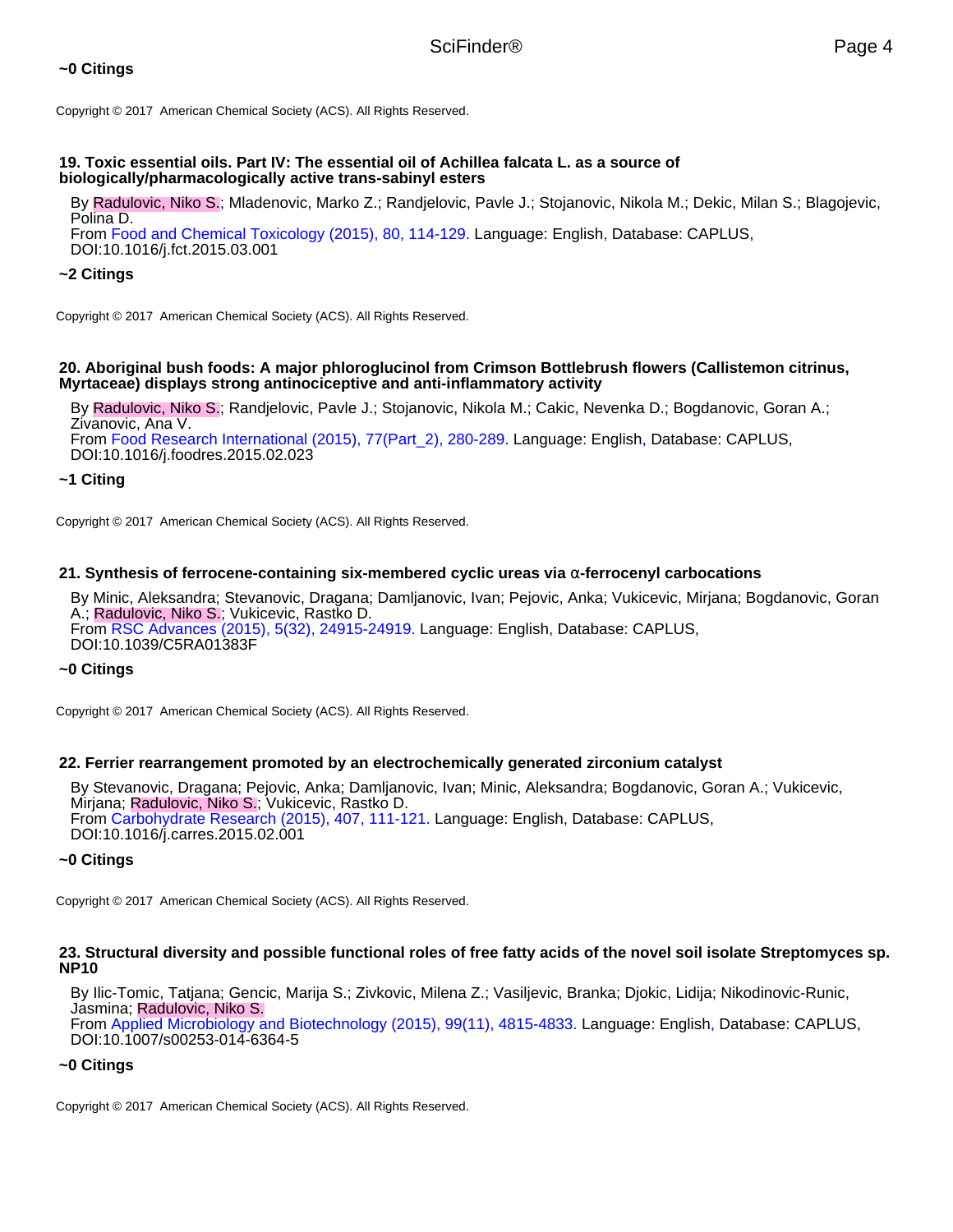# **24. Gold(III) complexes with phenazine and quinoxaline: The role of molecular symmetry in intra- and intermolecular interactions**

By Glisic, Biljana Dj.; Warzajtis, Beata; Radulovic, Niko S.; Rychlewska, Urszula; Djuran, Milos I. From Polyhedron (2015), 87, 208-214. Language: English, Database: CAPLUS, DOI:10.1016/j.poly.2014.11.011

# **~7 Citings**

Copyright © 2017 American Chemical Society (ACS). All Rights Reserved.

### **25. Synthesis, crystal and solution structures and antimicrobial screening of palladium(II) complexes with 2- (phenylselanylmethyl)oxolane and 2-(phenylselanylmethyl)oxane as ligands**

By Bugarcic, Zorica M.; Divac, Vera M.; Kostic, Marina D.; Jankovic, Nenad Z.; Heinemann, Frank W.; Radulovic, Niko S.; Stojanovic-Radic, Zorica Z. From Journal of Inorganic Biochemistry (2015), 143, 9-19. Language: English, Database: CAPLUS, DOI:10.1016/j.jinorgbio.2014.11.002

# **~0 Citings**

Copyright © 2017 American Chemical Society (ACS). All Rights Reserved.

### **26. The yield, composition and hydrodistillation kinetics of the essential oil of dill seeds (Anethi fructus) obtained by different hydrodistillation techniques**

By Stanojevic, Ljiljana P.; Radulovic, Niko S.; Djokic, Tatjana M.; Stankovic, Biljana M.; Ilic, Dusica P.; Cakic, Milorad D.; Nikolic, Vesna D. From Industrial Crops and Products (2015), 65, 429-436. Language: English, Database: CAPLUS,

DOI:10.1016/j.indcrop.2014.10.067

# **~3 Citings**

Copyright © 2017 American Chemical Society (ACS). All Rights Reserved.

### **27. (Un)targeted metabolomics in Asteraceae: probing the applicability of essential oil profiles of Senecio L. (Senecioneae) taxa in chemotaxonomy**

By Radulovic, Niko S.; Mladenovic, Marko Z.; Blagojevic, Polina D. From Chemistry & Biodiversity (2014), 11(9), 1330-1353. Language: English, Database: CAPLUS, DOI:10.1002/cbdv.201400036

# **~5 Citings**

Copyright © 2017 American Chemical Society (ACS). All Rights Reserved.

### **28. The palladium(II) complex of N,N-diethyl-1-ferrocenyl-3-thiabutanamine: synthesis, solution and solid state structure and catalytic activity in Suzuki-Miyaura reaction**

By Damljanovic, Ivan; Stevanovic, Dragana; Pejovic, Anka; Ilic, Danijela; Zivkovic, Marija; Jovanovic, Jovana; Vukicevic, Mirjana; Bogdanovic, Goran A.; Radulovic, Niko S.; Vukicevic, Rastko D. From RSC Advances (2014), 4(82), 43792-43799. Language: English, Database: CAPLUS, DOI:10.1039/C4RA08140D

# **~2 Citings**

Copyright © 2017 American Chemical Society (ACS). All Rights Reserved.

# **29. Synthetic approaches to coniine and other 2-alkyl piperidines**

By Denic, Marija; Blagojevic, Polina; Radulovic, Niko From Facta Universitatis, Series: Physics, Chemistry and Technology (2013), 11(1), 1-26, 26 pp.. Language: English, Database: CAPLUS, DOI:10.2298/FUPCT1301001D

# **~0 Citings**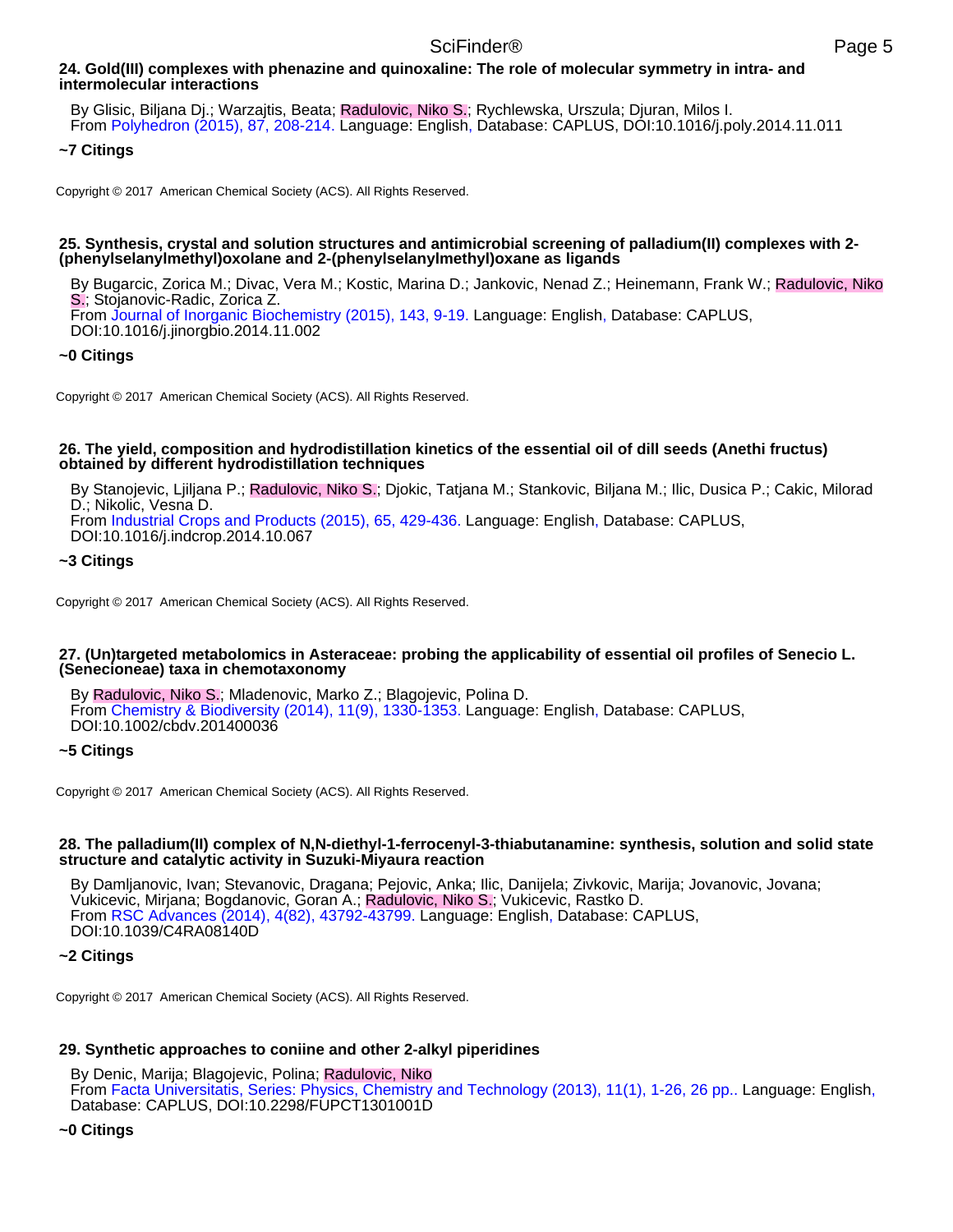Copyright © 2017 American Chemical Society (ACS). All Rights Reserved.

### **30. Antimicrobial activity of methanol extracts of four parmeliaceae lichen species**

By Stojanovic, Igor; Radulovic, Niko; Cvetkovic, Vladimir; Mitrovic, Tatjana; Stamenkovic, Slavisa From Facta Universitatis, Series: Physics, Chemistry and Technology (2013), 11(1), 45-53, 9. Language: English, Database: CAPLUS, DOI:10.2298/FUPCT1301045S

### **~1 Citing**

Copyright © 2017 American Chemical Society (ACS). All Rights Reserved.

### **31. Multivariate statistical treatment of plant extract compositional data: average mass scan of the total ion chromatogram (AMS) approach**

By Blagojevic, Polina D.; Radulovic, Niko S. From Facta Universitatis, Series: Physics, Chemistry and Technology (2013), 11(1), 85-99, 15. Language: English, Database: CAPLUS, DOI:10.2298/FUPCT1301085B

### **~0 Citings**

Copyright © 2017 American Chemical Society (ACS). All Rights Reserved.

### **32. 1H and 13C NMR spectral assignments of an amino acid-coumarin hybrid**

By Dekic, Vidoslav; Dekic, Biljana; Radulovic, Niko

From Facta Universitatis, Series: Physics, Chemistry and Technology (2013), 11(1), 101-107, 7. Language: English, Database: CAPLUS, DOI:10.2298/FUPCT1301101D

### **~0 Citings**

Copyright © 2017 American Chemical Society (ACS). All Rights Reserved.

### **33. Influence of methyl and isopropyl N-methyl antranilates on carbon tetrachloride-induced changes in rat liver morphology and function**

By Radulovic, Niko S.; Randjelovic, Pavle J.; Stojanovic, Nikola M.; Ilic, Ivan R.; Miltojevic, Ana B. From Facta Universitatis, Series: Physics, Chemistry and Technology (2013), 11(1), 67-73, 7. Language: English, Database: CAPLUS, DOI:10.2298/FUPCT1301067R

#### **~3 Citings**

Copyright © 2017 American Chemical Society (ACS). All Rights Reserved.

#### **34. Inferring the origin of rare fruit distillates from compositional data using multivariate statistical analyses and the identification of new flavour constituents**

By Mihajilov-Krstev, Tatjana M.; Denic, Marija S.; Zlatkovic, Bojan K.; Stankov-Jovanovic, Vesna P.; Mitic, Violeta D.; Stojanovic, Gordana S.; Radulovic, Niko S. From Journal of the Science of Food and Agriculture (2015), 95(6), 1217-1235. Language: English, Database: CAPLUS, DOI:10.1002/jsfa.6810

#### **~0 Citings**

Copyright © 2017 American Chemical Society (ACS). All Rights Reserved.

#### **35. Discovery of anxiolytic 2-ferrocenyl-1,3-thiazolidin-4-ones exerting GABAA receptor interaction via the benzodiazepine-binding site**

By Pejovic, Anka; Denic, Marija S.; Stevanovic, Dragana; Damljanovic, Ivan; Vukicevic, Mirjana; Kostova, Kalina; Tavlinova-Kirilova, Maya; Randjelovic, Pavle; Stojanovic, Nikola M.; Bogdanovic, Goran A.; et al From European Journal of Medicinal Chemistry (2014), 83, 57-73. Language: English, Database: CAPLUS, DOI:10.1016/j.ejmech.2014.05.062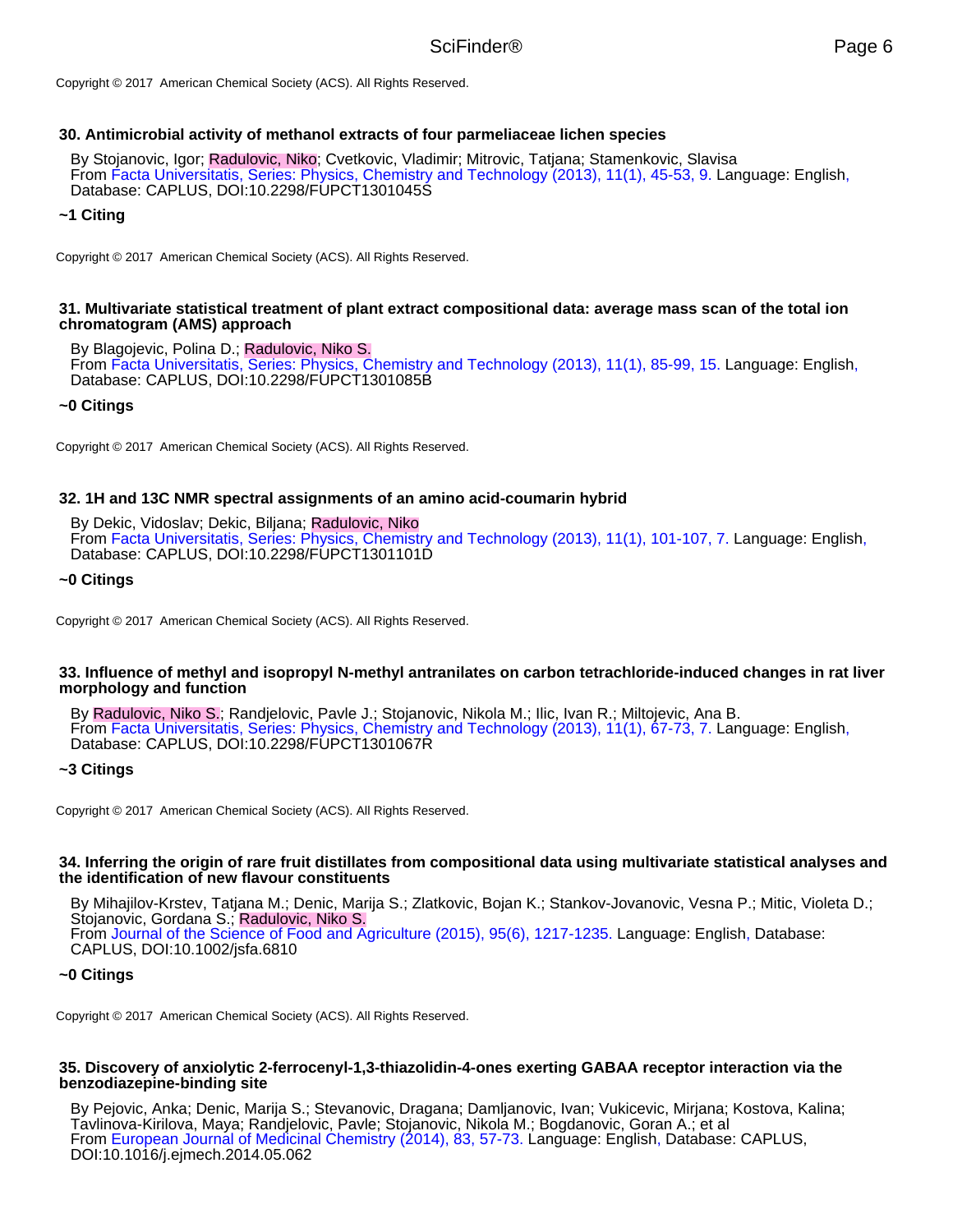# **~2 Citings**

Copyright © 2017 American Chemical Society (ACS). All Rights Reserved.

#### **36. Gold(III) complexes with monodentate coordinated diazines: An evidence for strong electron-withdrawing effect of Au(III) ion**

By Warzajtis, Beata; Glisic, Biljana Dj.; Radulovic, Niko S.; Rychlewska, Urszula; Djuran, Milos I. From Polyhedron (2014), 79, 221-228. Language: English, Database: CAPLUS, DOI:10.1016/j.poly.2014.05.009

### **~8 Citings**

Copyright © 2017 American Chemical Society (ACS). All Rights Reserved.

#### **37. Synthesis of small libraries of natural products: New esters of long-chain alcohols from the essential oil of Scandix pecten-veneris L. (Apiaceae)**

By Radulovic, Niko S.; Mladenovic, Marko Z.; Stojanovic-Radic, Zorica Z. From Flavour and Fragrance Journal (2014), 29(4), 255-266. Language: English, Database: CAPLUS, DOI:10.1002/ffj.3205

#### **~0 Citings**

Copyright © 2017 American Chemical Society (ACS). All Rights Reserved.

### **38. Soy isoflavones interfere with thyroid hormone homeostasis in orchidectomized middle-aged rats**

By Sosic-Jurjevic, Branka; Filipovic, Branko; Wirth, Eva Katrin; Zivanovic, Jasmina; Radulovic, Niko; Jankovic, Snezana; Milosevic, Verica; Kohrle, Josef From Toxicology and Applied Pharmacology (2014), 278(2), 124-134. Language: English, Database: CAPLUS, DOI:10.1016/j.taap.2014.04.018

#### **~2 Citings**

Copyright © 2017 American Chemical Society (ACS). All Rights Reserved.

#### **39. Further antibacterial Geranium macrorrhizum L. metabolites and synthesis of epoxygermacrones**

By Radulovic, Niko S.; Zlatkovic, Dragan; Dekic, Milan; Stojanovic-Radic, Zorica From Chemistry & Biodiversity (2014), 11(4), 542-550. Language: English, Database: CAPLUS, DOI:10.1002/cbdv.201300295

#### **~1 Citing**

Copyright © 2017 American Chemical Society (ACS). All Rights Reserved.

#### **40. Synthesis, spectral characterization, cytotoxicity and enzyme-inhibiting activity of new ferrocene-indole hybrids**

By Radulovic, Niko S.; Zlatkovic, Dragan B.; Mitic, Katarina V.; Randjelovic, Pavle J.; Stojanovic, Nikola M. From Polyhedron (2014), 80, 134-141. Language: English, Database: CAPLUS, DOI:10.1016/j.poly.2014.03.006

#### **~3 Citings**

Copyright © 2017 American Chemical Society (ACS). All Rights Reserved.

# **41. Cytotoxic effect of Reseda lutea L.: A case of forgotten remedy**

By Radulovic, Niko S.; Zlatkovic, Dragan B.; Ilic-Tomic, Tatjana; Senerovic, Lidija; Nikodinovic-Runic, Jasmina From Journal of Ethnopharmacology (2014), 153(1), 125-132. Language: English, Database: CAPLUS, DOI:10.1016/j.jep.2014.01.034

### **~3 Citings**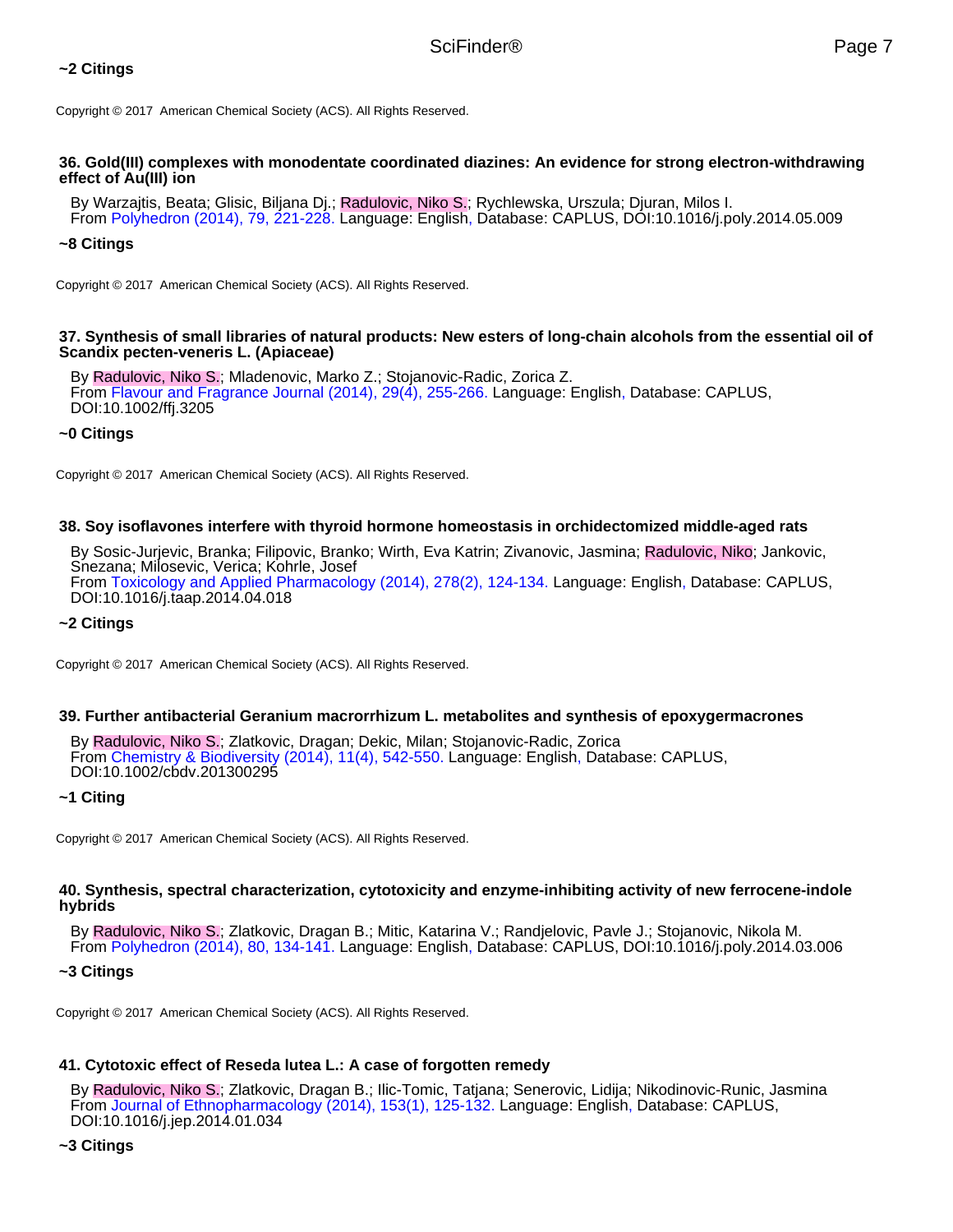Copyright © 2017 American Chemical Society (ACS). All Rights Reserved.

### **42. Antinociceptive esters of N-methylanthranilic acid: Mechanism of action in heat-mediated pain**

By Pinheiro, Mariana Martins Gomes; Radulovic, Niko S.; Miltojevic, Ana B.; Boylan, Fabio; Dias Fernandes, Patricia From European Journal of Pharmacology (2014), 727, 106-114. Language: English, Database: CAPLUS, DOI:10.1016/j.ejphar.2013.12.042

## **~5 Citings**

Copyright © 2017 American Chemical Society (ACS). All Rights Reserved.

## **43. Chemical Composition of the Tuber Essential Oil from Helianthus tuberosus L. (Asteraceae)**

By Radulovic, Niko S.; Ethordevic, Miljana R. From Chemistry & Biodiversity (2014), 11(3), 427-437. Language: English, Database: CAPLUS, DOI:10.1002/cbdv.201300323

## **~4 Citings**

Copyright © 2017 American Chemical Society (ACS). All Rights Reserved.

### **44. Synthesis, characterization, and antimicrobial evaluation of a small library of ferrocene-containing acetoacetates and phenyl analogs: the discovery of a potent anticandidal agent**

By Radulovic, Niko S.; Mladenovic, Marko Z.; Stojanovic-Radic, Zorica; Bogdanovic, Goran A.; Stevanovic, Dragana; Vukicevic, Rastko D. From Molecular Diversity (2014), 18(3), 497-510. Language: English, Database: CAPLUS, DOI:10.1007/s11030-014- 9511-0

## **~3 Citings**

Copyright © 2017 American Chemical Society (ACS). All Rights Reserved.

#### **45. Carboxylato-bridged polymeric complexes of chromium(III) with the hexadentate (±)-1,3-pentanediamine-N,N,N',N'-tetraacetate ligand carrying different counter ions. Stereospecific formation and crystal structures of Na[Cr(1,3-pndta)]·H2O, K[Cr(1,3-pndta)]·H2O and Ca[Cr(1,3-pndta)]2·4H2O**

By Warzajtis, Beata; Rychlewska, Urszula; Radanovic, Dusanka D.; Stanojevic, Ivana M.; Draskovic, Nenad S.; Radulovic, Niko S.; Djuran, Milos I.

From Polyhedron (2014), 67, 270-278. Language: English, Database: CAPLUS, DOI:10.1016/j.poly.2013.09.009

# **~1 Citing**

Copyright © 2017 American Chemical Society (ACS). All Rights Reserved.

#### **46. Toxic essential oils. Part III: Identification and biological activity of new allylmethoxyphenyl esters from a Chamomile species (Anthemis segetalis Ten.)**

By Radulovic, Niko S.; Mladenovic, Marko Z.; Blagojevic, Polina D.; Stojanovic-Radic, Zorica Z.; Ilic-Tomic, Tatjana; Senerovic, Lidija; Nikodinovic-Runic, Jasmina From Food and Chemical Toxicology (2013), 62, 554-565. Language: English, Database: CAPLUS, DOI:10.1016/j.fct.2013.09.017

### **~6 Citings**

Copyright © 2017 American Chemical Society (ACS). All Rights Reserved.

**47. Chemistry of spices: bornyl 4-methoxybenzoate from Ferula ovina (Boiss.) Boiss. (Apiaceae) induces hyperalgesia in mice**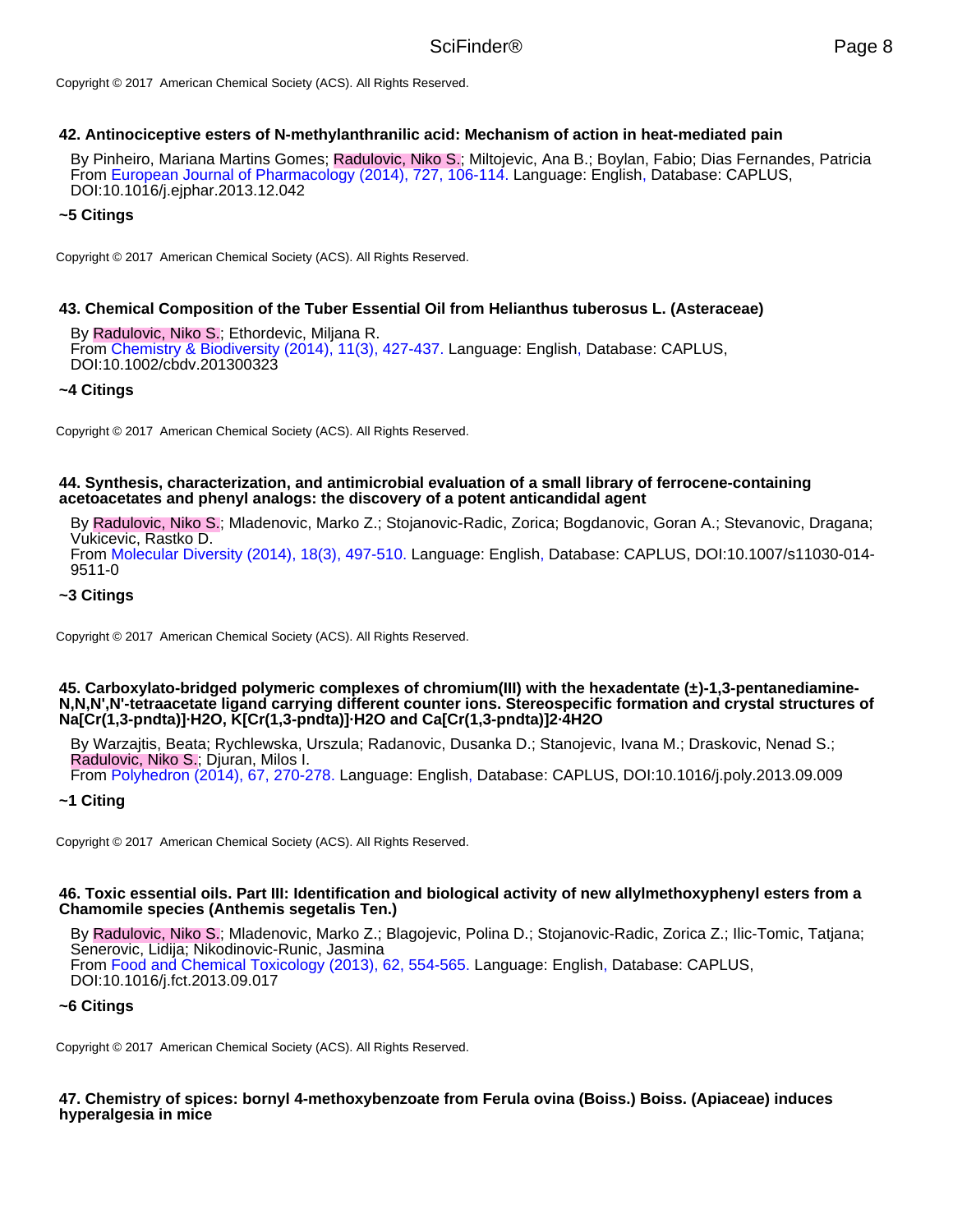# From Food & Function (2013), 4(12), 1751-1758. Language: English, Database: CAPLUS, DOI:10.1039/c3fo60319a

# **~3 Citings**

Copyright © 2017 American Chemical Society (ACS). All Rights Reserved.

### **48. Volatiles of Geranium purpureum Vill. and Geranium phaeum L.: Chemotaxonomy of Balkan Geranium and Erodium species (Geraniaceae)**

By Radulovic, Niko S.; Dekic, Milan S. From Chemistry & Biodiversity (2013), 10(11), 2042-2052. Language: English, Database: CAPLUS, DOI:10.1002/cbdv.201300200

### **~4 Citings**

Copyright © 2017 American Chemical Society (ACS). All Rights Reserved.

## **49. n-hydrocarbons conversions over metal-modified solid acid catalysts**

By Zarubica, A.; Randjelovic, M.; Momcilovic, M.; Radulovic, N.; Putanov, P. From Russian Journal of Physical Chemistry A (2013), 87(13), 2166-2175. Language: English, Database: CAPLUS, DOI:10.1134/S0036024413130281

## **~0 Citings**

Copyright © 2017 American Chemical Society (ACS). All Rights Reserved.

### **50. n-Octyl esters of long-chain fatty acids are not anthropogenic pollution markers**

By Radulovic, Niko S.; Zlatkovic, Dragan B. From Environmental Chemistry Letters (2014), 12(2), 303-312. Language: English, Database: CAPLUS, DOI:10.1007/s10311-013-0443-1

### **~0 Citings**

Copyright © 2017 American Chemical Society (ACS). All Rights Reserved.

### **51. Methyl and isopropyl N-methylanthranilates attenuate diclofenac- and ethanol-induced gastric lesions in rats**

By Radulovic, Niko S.; Jovanovic, Ivan; Ilic, Ivan R.; Randjelovic, Pavle J.; Stojanovic, Nikola M.; Miltojevic, Ana B. From Life Sciences (2013), 93(22), 840-846. Language: English, Database: CAPLUS, DOI:10.1016/j.lfs.2013.10.002

### **~5 Citings**

Copyright © 2017 American Chemical Society (ACS). All Rights Reserved.

### **52. The Last Decade of Antinociceptive Alkaloids: Structure, Synthesis, Mechanism of Action and Prospect**

By Radulovic, Niko S.; Blagojevic, Polina D.; Randjelovic, Pavle J.; Stojanovic, Nikola M. From Current Topics in Medicinal Chemistry (Sharjah, United Arab Emirates) (2013), 13(17), 2134-2170. Language: English, Database: CAPLUS, DOI:10.2174/15680266113139990149

### **~4 Citings**

Copyright © 2017 American Chemical Society (ACS). All Rights Reserved.

### **53. Effects of Methyl and Isopropyl N-methylanthranilates from Choisya ternata Kunth (Rutaceae) on Experimental Anxiety and Depression in Mice**

By Radulovic, Niko S.; Miltojevic, Ana B.; Randjelovic, Pavle J.; Stojanovic, Nikola M.; Boylan, Fabio From Phytotherapy Research (2013), 27(9), 1334-1338. Language: English, Database: CAPLUS, DOI:10.1002/ptr.4877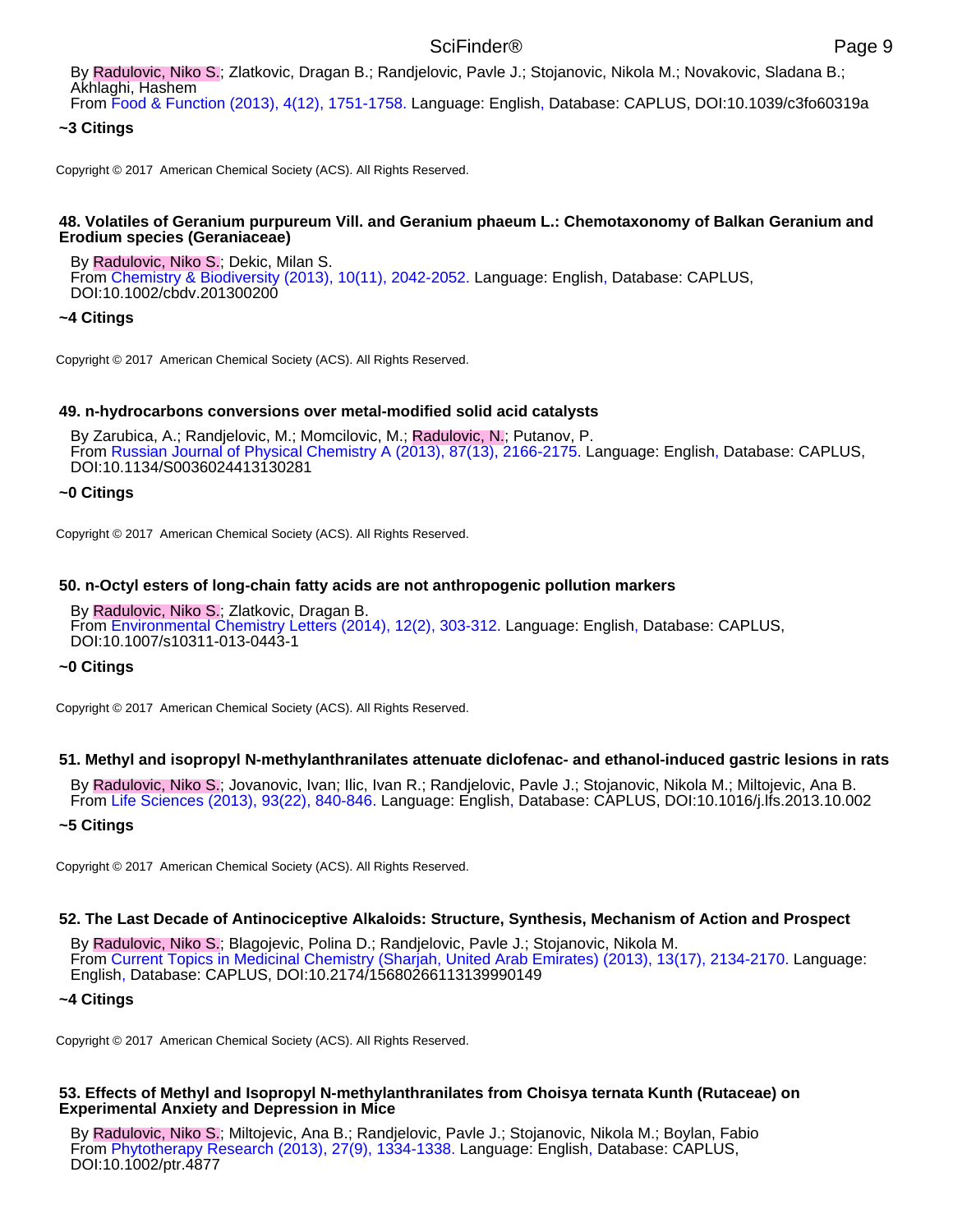# **~8 Citings**

Copyright © 2017 American Chemical Society (ACS). All Rights Reserved.

# **54. Influence of the aryl substituent identity in 4-arylamino-3-nitrocoumarins on their thermal behavior**

By Dekic, Biljana; Samarzija-Jovanovic, Suzana; Jovanovic, Vojislav; Dekic, Vidoslav; Radulovic, Niko; Simonovic, Ranko; Marinovic-Cincovic, Milena From Journal of Thermal Analysis and Calorimetry (2014), 115(2), 1619-1626. Language: English, Database: CAPLUS, DOI:10.1007/s10973-013-3357-z

# **~1 Citing**

Copyright © 2017 American Chemical Society (ACS). All Rights Reserved.

### **55. Synthesis of small combinatorial libraries of natural products: identification and quantification of new longchain 3-methyl-2-alkanones from the root essential oil of Inula helenium L. (Asteraceae)**

By Radulovic, Niko S.; Denic, Marija S.; Stojanovic-Radic, Zorica Z. From Phytochemical Analysis (2014), 25(1), 75-80. Language: English, Database: CAPLUS, DOI:10.1002/pca.2466

### **~2 Citings**

Copyright © 2017 American Chemical Society (ACS). All Rights Reserved.

### **56. A low level chemotaxonomic analysis of the plant family Apiaceae: the case of Scandix balansae Reut. ex Boiss. (Tribe Scandiceae)**

By Radulovic, Niko S.; Mladenovic, Marko Z.; Blagojevic, Polina D. From Chemistry & Biodiversity (2013), 10(7), 1202-1219. Language: English, Database: CAPLUS, DOI:10.1002/cbdv.201300106

### **~7 Citings**

Copyright © 2017 American Chemical Society (ACS). All Rights Reserved.

### **57. Toxic essential oils. Part II: Chemical, toxicological, pharmacological and microbiological profiles of Artemisia annua L. volatiles**

By Radulovic, Niko S.; Randjelovic, Pavle J.; Stojanovic, Nikola M.; Blagojevic, Polina D.; Stojanovic-Radic, Zorica Z.; Ilic, Ivan R.; Djordjevic, Vidosava B. From Food and Chemical Toxicology (2013), 58, 37-49. Language: English, Database: CAPLUS, DOI:10.1016/j.fct.2013.04.016

### **~13 Citings**

Copyright © 2017 American Chemical Society (ACS). All Rights Reserved.

### **58. Average mass scan of the total ion chromatograms: A new gas chromatography-mass spectrometry derived variable for fast and reliable multivariate statistical treatment of essential oil compositional data**

By Radulovic, Niko S.; Blagojevic, Polina D.

From Journal of Chromatography A (2013), 1301, 190-199. Language: English, Database: CAPLUS, DOI:10.1016/j.chroma.2013.05.039

### **~6 Citings**

Copyright © 2017 American Chemical Society (ACS). All Rights Reserved.

# **59. Electrochemical Phenylselenoetherification as a Key Step in the Synthesis of (±)-Curcumene Ether**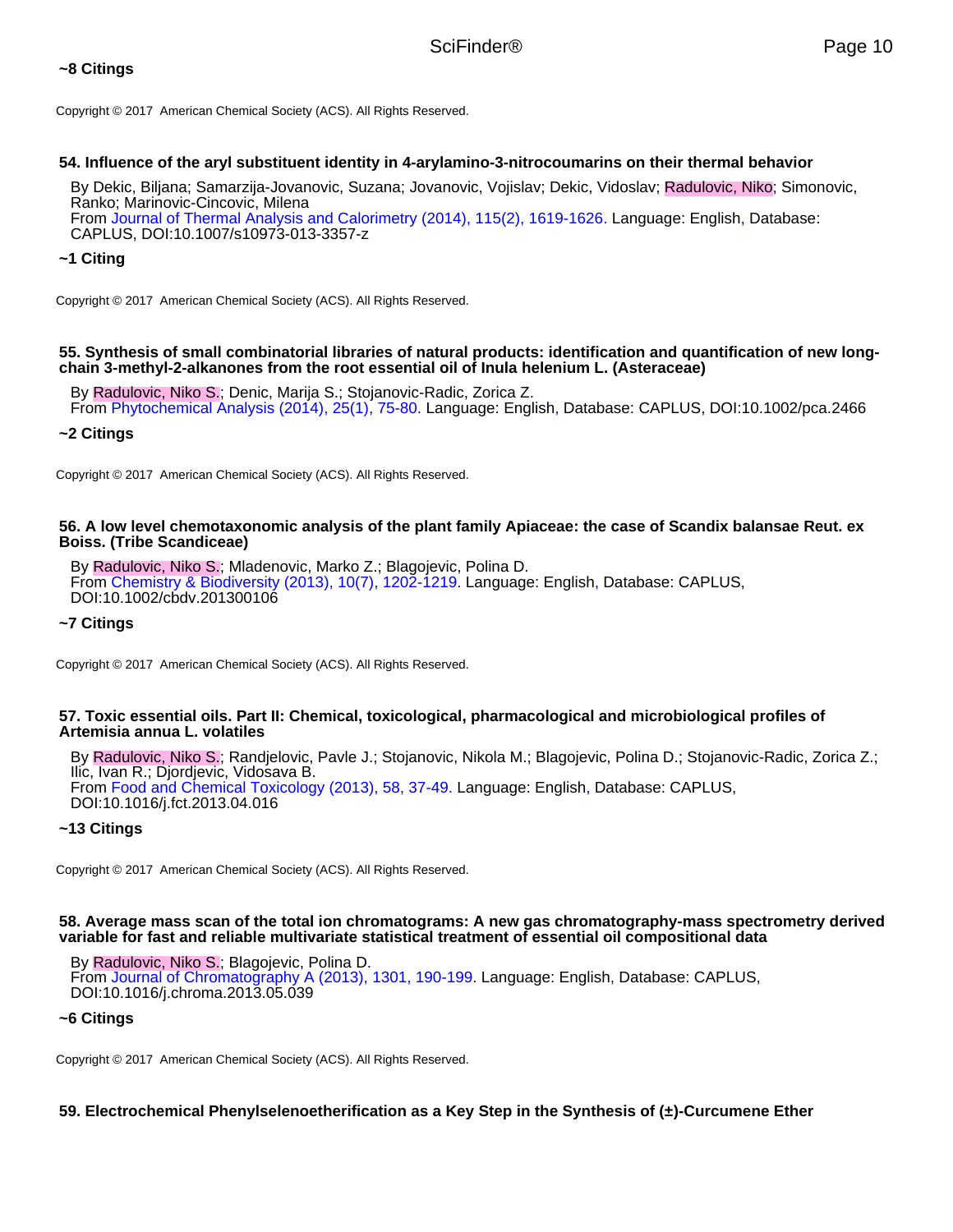# **~1 Citing**

Copyright © 2017 American Chemical Society (ACS). All Rights Reserved.

#### **60. The balance between acidity and tetragonal phase fraction in the favorable catalytic act of modified zirconia towards isomerized n-hexane(s)**

By Zarubica, A.; Randjelovic, M.; Momcilovic, M.; Stojkovic, N.; Vasic, M.; Radulovic, N. From Optoelectronics and Advanced Materials, Rapid Communications (2013), 7(1-2), 62-69. Language: English, Database: CAPLUS

# **~0 Citings**

Copyright © 2017 American Chemical Society (ACS). All Rights Reserved.

### **61.** α**-Linalool-a marker compound of forged/synthetic sweet basil (Ocimum basilicum L.) essential oils**α**-Linalool-a marker compound of forged sweet basil essential oils**

By Radulovic, Niko S.; Blagojevic, Polina D.; Miltojevic, Ana B. From Journal of the Science of Food and Agriculture (2013), 93(13), 3292-3303. Language: English, Database: CAPLUS, DOI:10.1002/jsfa.6175

### **~2 Citings**

Copyright © 2017 American Chemical Society (ACS). All Rights Reserved.

### **62. Essential Oils from the Roots of Echinops bannaticus Rochel ex Schrad. and Echinops sphaerocephalus L. (Asteraceae): Chemotaxonomic and Biosynthetic Aspects**

By Radulovic, Niko S.; Denic, Marija S. From Chemistry & Biodiversity (2013), 10(4), 658-676. Language: English, Database: CAPLUS, DOI:10.1002/cbdv.201200330

### **~6 Citings**

Copyright © 2017 American Chemical Society (ACS). All Rights Reserved.

### **63. Antimicrobial plant metabolites: structural diversity and mechanism of action**

By Radulovic, N. S.; Blagojevic, P. D.; Stojanovic-Radic, Z. Z.; Stojanovic, N. M. From Current Medicinal Chemistry (2013), 20(7), 932-952. Language: English, Database: CAPLUS, DOI:10.2174/092986713805219136

### **~33 Citings**

Copyright © 2017 American Chemical Society (ACS). All Rights Reserved.

### **64. Simple and efficient one-pot solvent-free synthesis of N-methyl imines of aromatic aldehydes**

By Radulovic, Niko S.; Miltojevic, Ana B.; Vukicevic, Rastko D. From Comptes Rendus Chimie (2013), 16(3), 257-270. Language: English, Database: CAPLUS, DOI:10.1016/j.crci.2013.01.010

# **~2 Citings**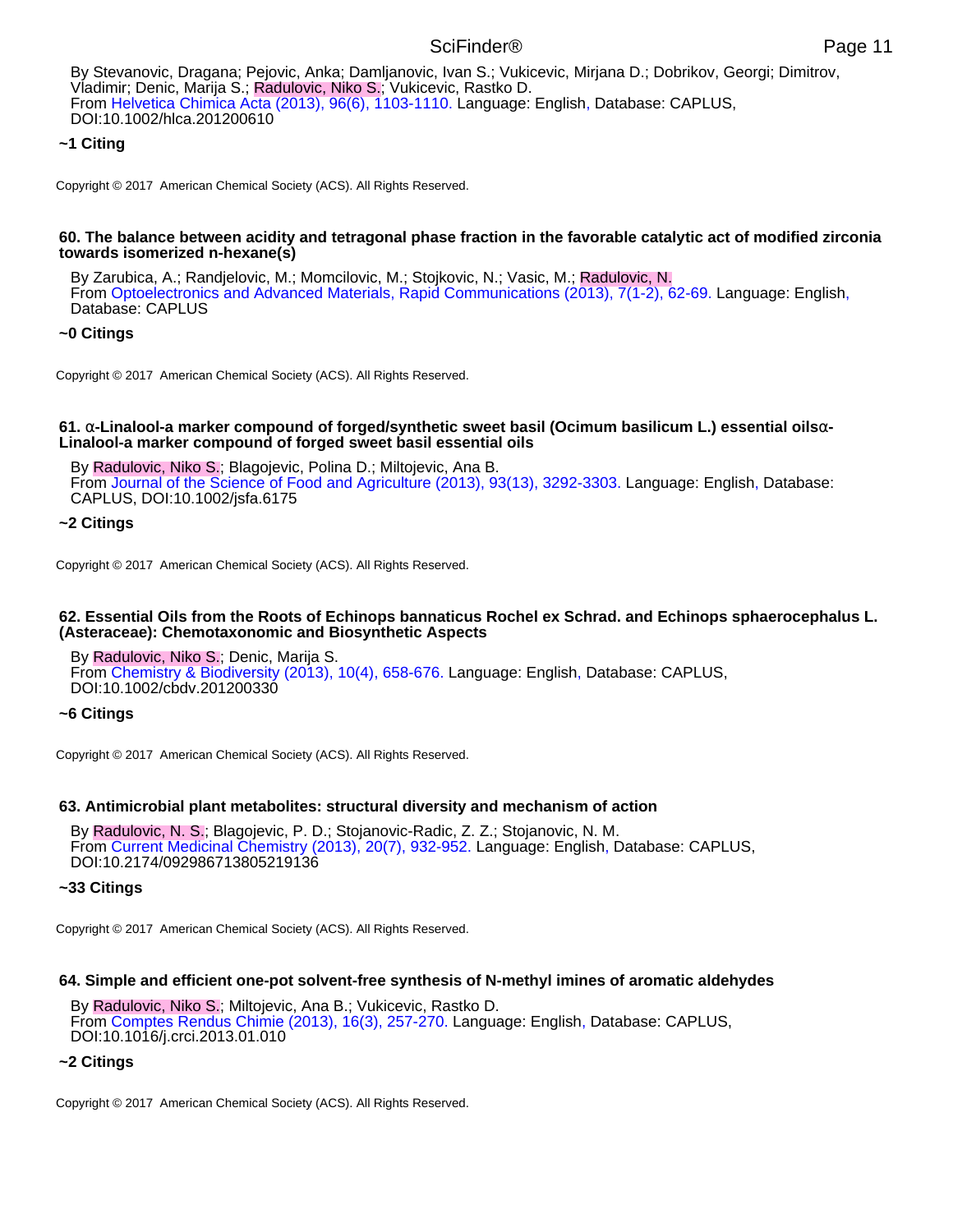### **65. Exploitation of the antioxidant potential of Geranium macrorrhizum (Geraniaceae): hepatoprotective and antimicrobial activities**

By Radulovic, Niko S.; Stojkovic, Milan B.; Mitic, Snezana S.; Randjelovic, Pavle J.; Ilic, Ivan R.; Stojanovic, Nikola M.; Stojanovic-Radic, Zorica Z.

From Natural Product Communications (2012), 7(12), 1609-1614. Language: English, Database: CAPLUS

## **~6 Citings**

Copyright © 2017 American Chemical Society (ACS). All Rights Reserved.

# **66. Conformational analysis of antistaphylococcal sesquiterpene lactones from Inula helenium essential oil**

By Blagojevic, Polina D.; Radulovic, Niko S. From Natural Product Communications (2012), 7(11), 1407-1410. Language: English, Database: CAPLUS

## **~5 Citings**

Copyright © 2017 American Chemical Society (ACS). All Rights Reserved.

### **67. Fatty and Volatile Oils of the Gypsywort Lycopus europaeus L. and the Gaussian-Like Distribution of its Wax Alkanes**

By Radulovic, Niko; Denic, Marija; Stojanovic-Radic, Zorica; Skropeta, Danielle From Journal of the American Oil Chemists' Society (2012), 89(12), 2165-2185. Language: English, Database: CAPLUS, DOI:10.1007/s11746-012-2118-7

### **~7 Citings**

Copyright © 2017 American Chemical Society (ACS). All Rights Reserved.

## **68. Sulfur-Containing Ferrocenyl Alcohols and Oximes: New Promising Antistaphylococcal Agents**

By Ilic, Danijela; Damljanovic, Ivan; Stevanovic, Dragana; Vukicevic, Mirjana; Blagojevic, Polina; Radulovic, Niko; Vukicevic, Rastko D. From Chemistry & Biodiversity (2012), 9(10), 2236-2253. Language: English, Database: CAPLUS, DOI:10.1002/cbdv.201200029

# **~7 Citings**

Copyright © 2017 American Chemical Society (ACS). All Rights Reserved.

### **69. Chemical Composition of Hypericum rumeliacum Boiss. Essential Oil. A New Chemotype of This Pharmacologically Valuable Species?**

By Radulovic, Niko S.; Blagojevic, Polina D. From Chemistry & Biodiversity (2012), 9(10), 2324-2341. Language: English, Database: CAPLUS, DOI:10.1002/cbdv.201200139

# **~3 Citings**

Copyright © 2017 American Chemical Society (ACS). All Rights Reserved.

### **70. Dimethyl(2-oxo-2-ferrocenylethyl)sulfonium iodide-a useful synthetic equivalent of ferrocenoylcarbene in the synthesis of ferrocene-containing cyclopropanes**

By Ilic, Danijela; Damljanovic, Ivan; Vukicevic, Mirjana; Kahlenberg, Volker; Laus, Gerhard; Radulovic, Niko S.; Vukicevic, Rastko D. From Tetrahedron Letters (2012), 53(45), 6018-6021. Language: English, Database: CAPLUS,

DOI:10.1016/j.tetlet.2012.08.102

# **~3 Citings**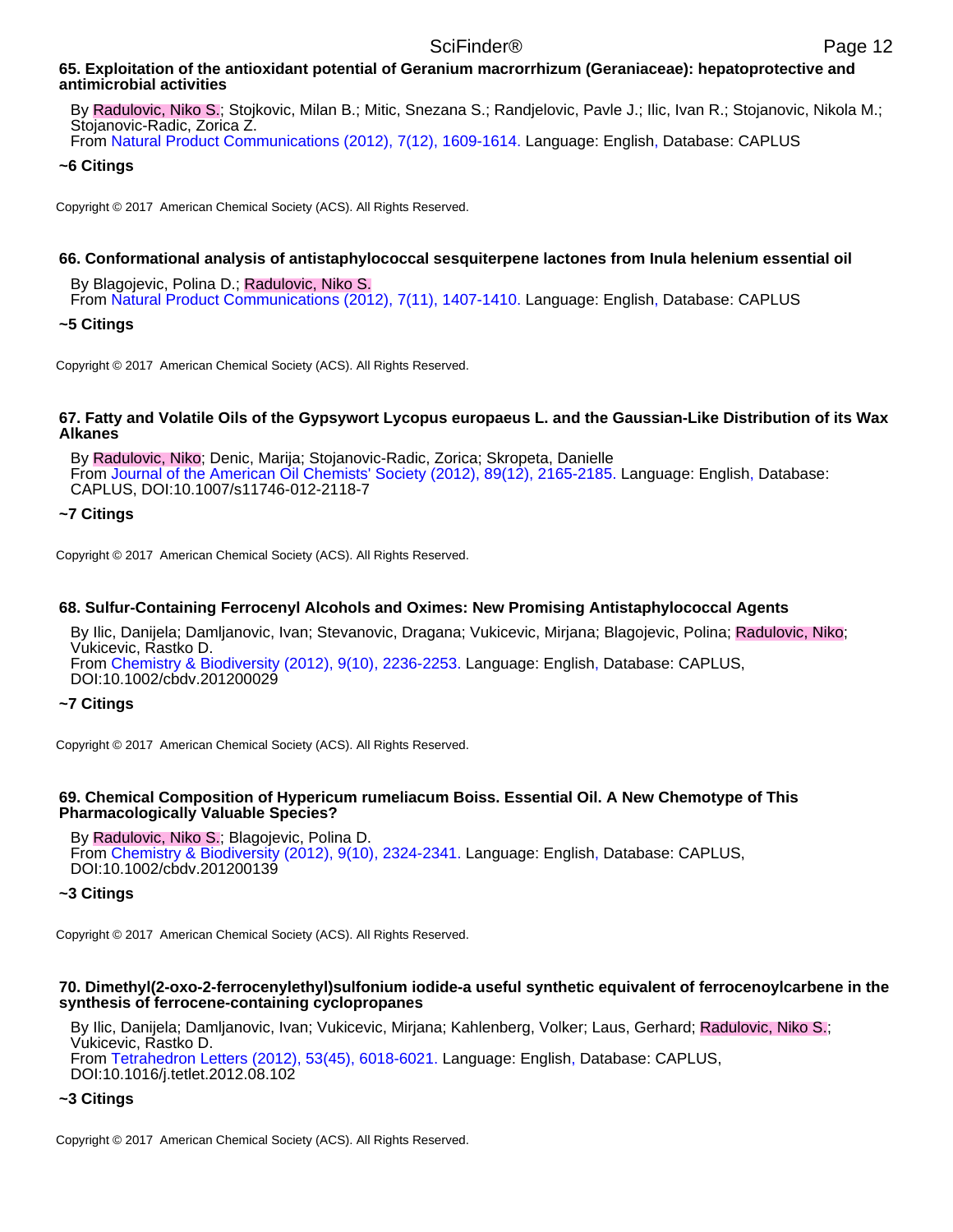# **71. Ultrasound-assisted synthesis of 3-(arylamino)-1-ferrocenylpropan-1-ones**

By Pejovic, Anka; Stevanovic, Dragana; Damljanovic, Ivan; Vukicevic, Mirjana; Novakovic, Sladjana B.; Bogdanovic, Goran A.; Mihajilov-Krstev, Tatjana; Radulovic, Niko; Vukicevic, Rastko D. From Helvetica Chimica Acta (2012), 95(8), 1425-1441. Language: English, Database: CAPLUS, DOI:10.1002/hlca.201200009

# **~4 Citings**

Copyright © 2017 American Chemical Society (ACS). All Rights Reserved.

#### **72. Application of HS-SPME-GC-MS-derived variables for monitoring ripening-induced changes in cheese volatile compounds**

By Milosavljevic, Nebojsa P.; Blagojevic, Polina D.; Savic, Dragisa S.; Radulovic, Niko S. From Dairy Science & Technology (2012), 92(4), 321-333. Language: English, Database: CAPLUS, DOI:10.1007/s13594-012-0070-9

# **~2 Citings**

Copyright © 2017 American Chemical Society (ACS). All Rights Reserved.

### **73. Volatile Secondary Metabolites of Micromeria dalmatica Benth. (Lamiaceae): Biosynthetical and Chemotaxonomical Aspects**

By Radulovic, Niko S.; Blagojevic, Polina D. From Chemistry & Biodiversity (2012), 9(7), 1303-1319. Language: English, Database: CAPLUS, DOI:10.1002/cbdv.201100429

## **~6 Citings**

Copyright © 2017 American Chemical Society (ACS). All Rights Reserved.

# **74. Chemotypification of Astrantia major L. (Apiaceae): Essential-Oil and Lignan Profiles of Fruits**

By Radulovic, Niko S.; Mladenovic, Marko Z.; Dordevic, Nevenka D. From Chemistry & Biodiversity (2012), 9(7), 1320-1337. Language: English, Database: CAPLUS, DOI:10.1002/cbdv.201100430

### **~9 Citings**

Copyright © 2017 American Chemical Society (ACS). All Rights Reserved.

### **75. Toxic essential oils: Anxiolytic, antinociceptive and antimicrobial properties of the yarrow Achillea umbellata Sibth. et Sm. (Asteraceae) volatiles**

By Radulovic, Niko S.; Dekic, Milan S.; Randjelovic, Pavle J.; Stojanovic, Nikola M.; Zarubica, Aleksandra R.; Stojanovic-Radic, Zorica Z. From Food and Chemical Toxicology (2012), 50(6), 2016-2026. Language: English, Database: CAPLUS, DOI:10.1016/j.fct.2012.03.047

### **~17 Citings**

Copyright © 2017 American Chemical Society (ACS). All Rights Reserved.

### **76. Antimicrobial volatile glucosinolate autolysis products from Hornungia petraea (L.) Rchb. (Brassicaceae)**

By Radulovic, Niko S.; Dekic, Milan S.; Stojanovic-Radic, Zorica Z. From Phytochemistry Letters (2012), 5(2), 351-357. Language: English, Database: CAPLUS, DOI:10.1016/j.phytol.2012.02.017

### **~10 Citings**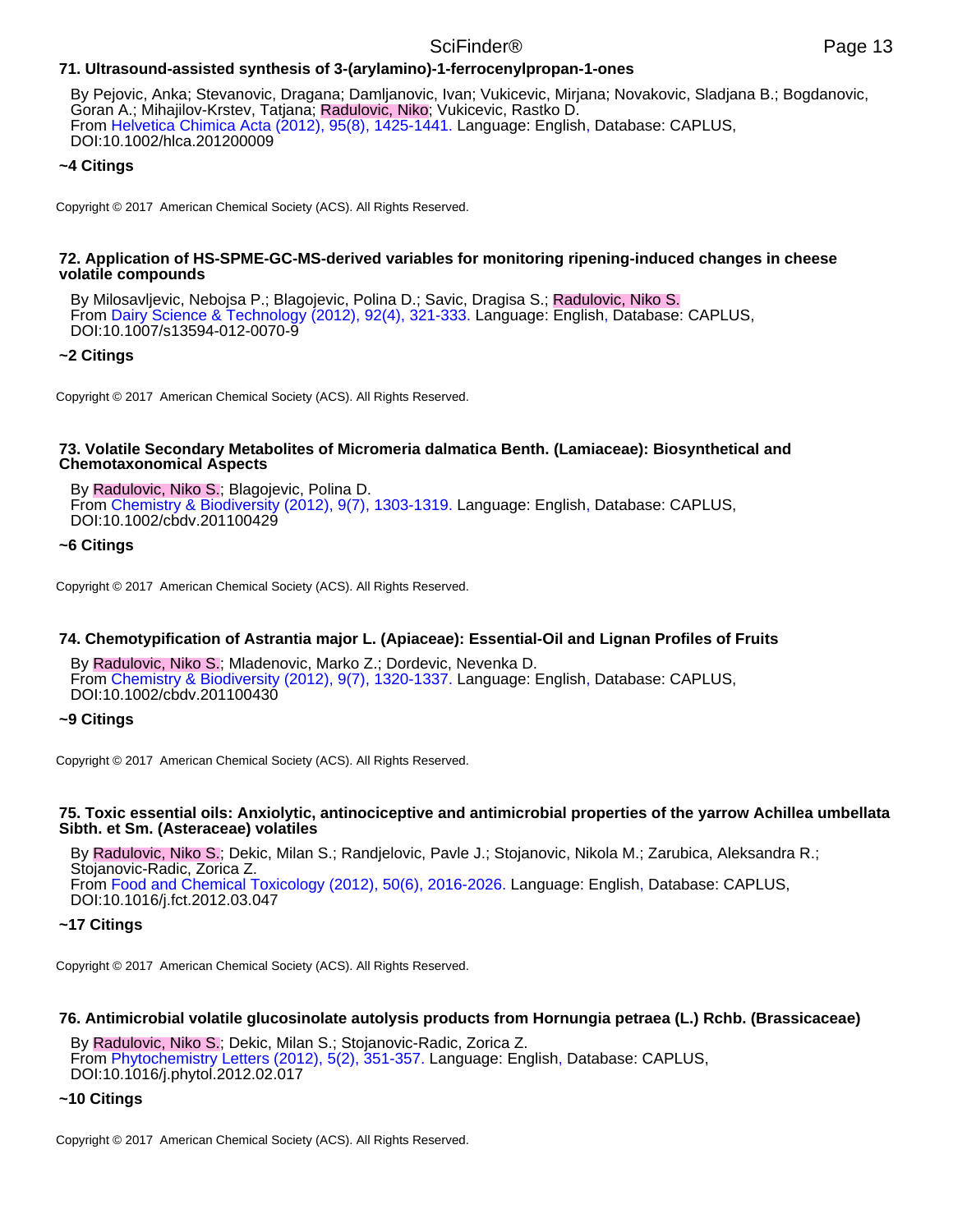# **77. Antistaphylococcal activity of Inula helenium L. root essential oil: eudesmane sesquiterpene lactones induce cell membrane damage**

By Stojanovic-Radic, Z.; Comic, Lj.; Radulovic, N.; Blagojevic, P.; Denic, M.; Miltojevic, A.; Rajkovic, J.; Mihajilov-Krstev, T.

From European Journal of Clinical Microbiology & Infectious Diseases (2012), 31(6), 1015-1025. Language: English, Database: CAPLUS, DOI:10.1007/s10096-011-1400-1

# **~14 Citings**

Copyright © 2017 American Chemical Society (ACS). All Rights Reserved.

### **78. The effect of hydrodistillation techniques on yield, kinetics, composition and antimicrobial activity of essential oils from flowers of Lavandula officinalis L**

By Stanojevic, Ljiljana; Stankovic, Mihajlo; Cakic, Milorad; Nikolic, Vesna; Nikolic, Ljubisa; Ilic, Dusica; Radulovic, Niko From Hemijska Industrija (2011), 65(4), 455-463. Language: English, Database: CAPLUS, DOI:10.2298/HEMIND110129047S

# **~5 Citings**

Copyright © 2017 American Chemical Society (ACS). All Rights Reserved.

### **79. The Most Frequently Encountered Volatile Contaminants of Essential Oils and Plant Extracts Introduced During the Isolation Procedure: Fast and Easy Profiling**

By Radulovic, Niko S.; Blagojevic, Polina D.

From Phytochemical Analysis (2012), 23(2), 131-142. Language: English, Database: CAPLUS, DOI:10.1002/pca.1334

### **~4 Citings**

Copyright © 2017 American Chemical Society (ACS). All Rights Reserved.

### **80. A novel toxic alkaloid from poison hemlock (Conium maculatum L., Apiaceae): Identification, synthesis and antinociceptive activity**

By Radulovic, Niko; Djordjevic, Nevenka; Denic, Marija; Pinheiro, Mariana Martins Gomes; Fernandes, Patricia Dias; Boylan, Fabio

From Food and Chemical Toxicology (2012), 50(2), 274-279. Language: English, Database: CAPLUS, DOI:10.1016/j.fct.2011.10.060

### **~10 Citings**

Copyright © 2017 American Chemical Society (ACS). All Rights Reserved.

# **81. Crystal structure of 3-cyclohexyl-1,3-oxazinan-2-one, C10H17NO2**

By Miltojevic, Ana; Radulovic, Niko; Vukicevic, Rastko D.; Trifunovic, Srecko; Borrmann, Horst From Zeitschrift fuer Kristallographie - New Crystal Structures (2011), 226(4), 651-652. Language: English, Database: CAPLUS, DOI:10.1524/ncrs.2011.0292

### **~0 Citings**

Copyright © 2017 American Chemical Society (ACS). All Rights Reserved.

### **82. Chemotaxonomy of Serbian Teucrium Species Inferred from Essential Oil Chemical Composition: the Case of Teucrium scordium L. ssp. scordioides**

By Radulovic, Niko; Dekic, Milan; Joksovic, Milan; Vukicevic, Rastko From Chemistry & Biodiversity (2012), 9(1), 106-122. Language: English, Database: CAPLUS, DOI:10.1002/cbdv.201100204

### **~8 Citings**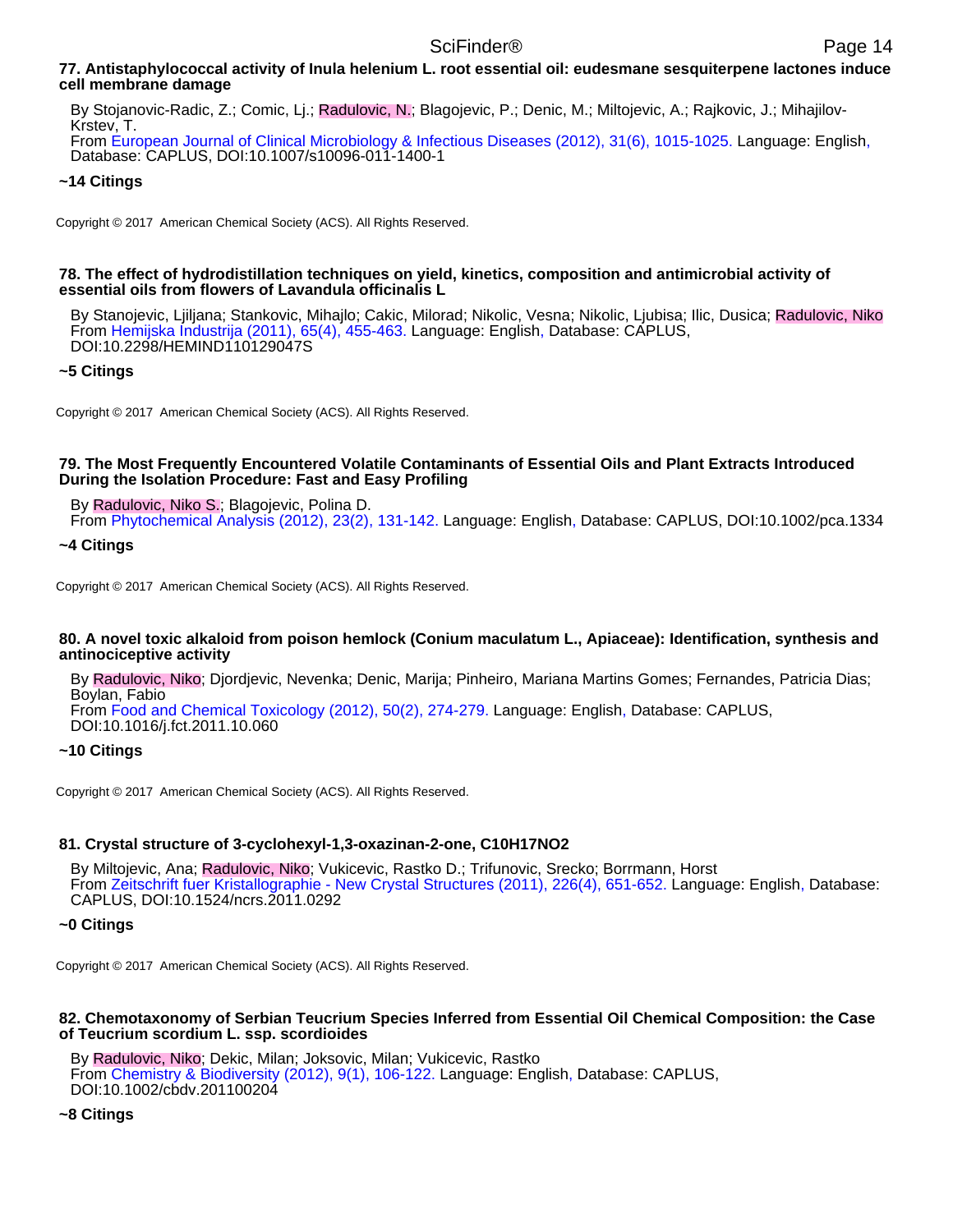## **83. Alkanes of Jurinea mollis, a Pannonian subendemic species**

#### By Radulovic, N.; Miltojevic, A.

From Chemistry of Natural Compounds (2012), 47(6), 963-965. Language: English, Database: CAPLUS, DOI:10.1007/s10600-012-0114-7

### **~0 Citings**

Copyright © 2017 American Chemical Society (ACS). All Rights Reserved.

### **84. Antimicrobial ferrocene containing quinolinones: Synthesis, spectral, electrochemical and structural characterization of 2-ferrocenyl-2,3-dihydroquinolin-4(1H)-one and its 6-chloro and 6-bromo derivatives**

By Pejovic, Anka; Damljanovic, Ivan; Stevanovic, Dragana; Vukicevic, Mirjana; Novakovic, Sladjana B.; Bogdanovic, Goran A.; Radulovic, Niko; Vukicevic, Rastko D.

From Polyhedron (2012), 31(1), 789-795. Language: English, Database: CAPLUS, DOI:10.1016/j.poly.2011.11.006

### **~13 Citings**

Copyright © 2017 American Chemical Society (ACS). All Rights Reserved.

### **85. Steroids from poison hemlock (Conium maculatum L.): a GC-MS analysis**

By Radulovic, Niko S.; Dordevic, Nevenka D. From Journal of the Serbian Chemical Society (2011), 76(11), 1471-1483. Language: English, Database: CAPLUS, DOI:10.2298/JSC110206128R

### **~5 Citings**

Copyright © 2017 American Chemical Society (ACS). All Rights Reserved.

### **86. Volatiles of Curcuma mangga Val. & Zijp (Zingiberaceae) from Malaysia**

By Abdul Wahab, Ikarastika Rahayu; Blagojevic, Polina D.; Radulovic, Niko S.; Boylan, Fabio From Chemistry & Biodiversity (2011), 8(11), 2005-2014. Language: English, Database: CAPLUS, DOI:10.1002/cbdv.201100135

### **~0 Citings**

Copyright © 2017 American Chemical Society (ACS). All Rights Reserved.

#### **87. Antibacterial 3-(arylamino)-1-ferrocenylpropan-1-ones: Synthesis, spectral, electrochemical and structural characterization**

By Damljanovic, Ivan; Stevanovic, Dragana; Pejovic, Anka; Vukicevic, Mirjana; Novakovic, Sladjana B.; Bogdanovic, Goran A.; Mihajlov-Krstev, Tatjana; Radulovic, Niko; Vukicevic, Rastko D. From Journal of Organometallic Chemistry (2011), 696(23), 3703-3713. Language: English, Database: CAPLUS, DOI:10.1016/j.jorganchem.2011.08.016

### **~18 Citings**

Copyright © 2017 American Chemical Society (ACS). All Rights Reserved.

### **88. A note on the volatile secondary metabolites of Foeniculum vulgare Mill. (Apiaceae)**

By Radulovic, Niko S.; Blagojevic, Polina D.

From Facta Universitatis, Series: Physics, Chemistry and Technology (2010), 8(1), 25-37. Language: English, Database: CAPLUS, DOI:10.2298/FUPCT1001025R

#### **~9 Citings**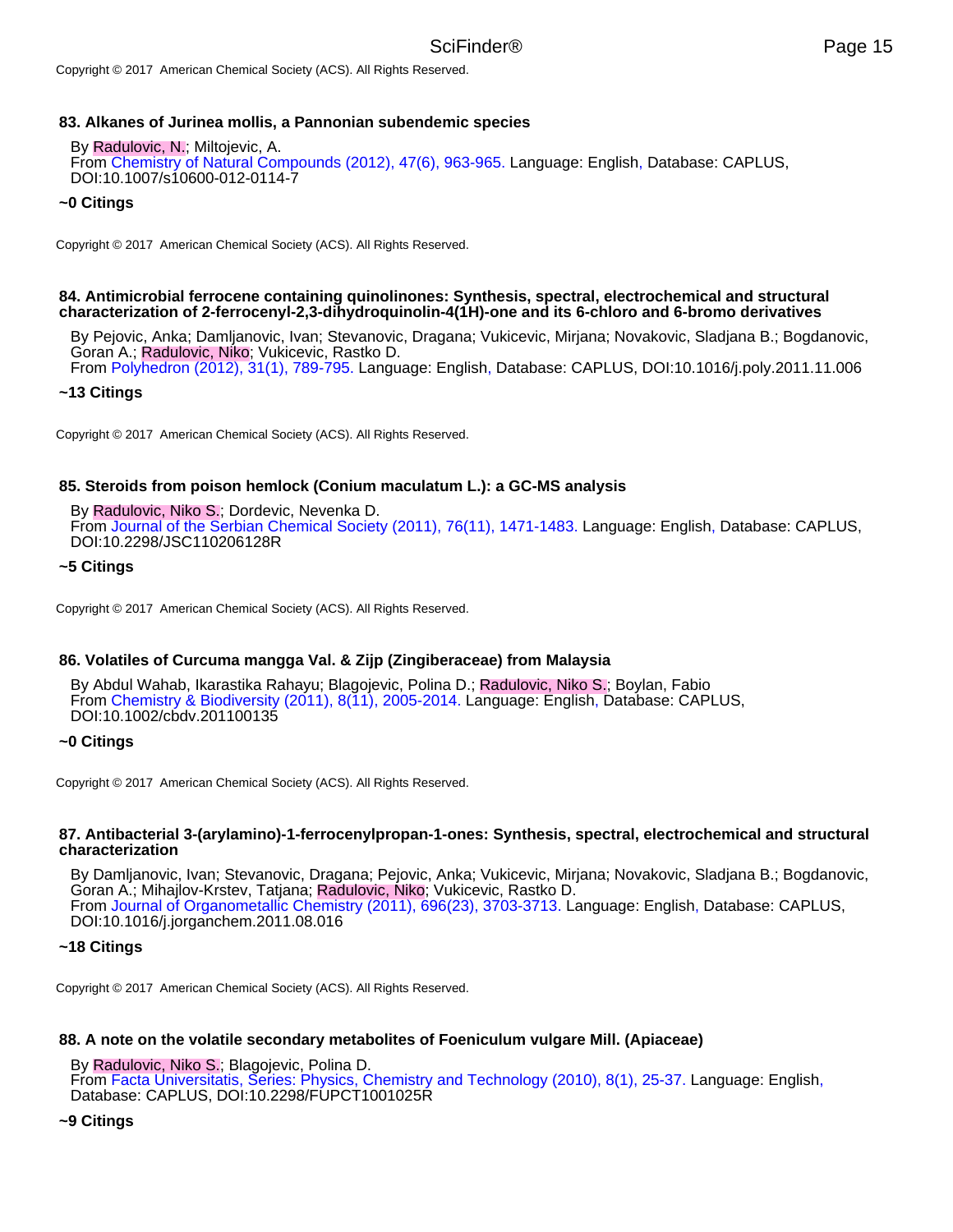#### **89. Development and validation of liquid chromatography tandem mass spectrometry methods for the determination of gentamicin, lincomycin, and spectinomycin in the presence of their impurities in pharmaceutical formulations**

By Vucicevic-Prcetic, K.; Cservenak, R.; Radulovic, N. From Journal of Pharmaceutical and Biomedical Analysis (2011), 56(4), 736-742. Language: English, Database: CAPLUS, DOI:10.1016/j.jpba.2011.07.031

### **~14 Citings**

Copyright © 2017 American Chemical Society (ACS). All Rights Reserved.

### **90. Electrochemical Chlorination of Physcion - An Approach to Naturally Occurring Chlorinated Secondary Metabolites of Lichens**

By Stevanovic, Dragana; Damljanovic, Ivan; Vukicevic, Mirjana; Manojlovic, Nedeljko; Radulovic, Niko S.; Vukicevic, Rastko D. From Helvetica Chimica Acta (2011), 94(8), 1406-1415. Language: English, Database: CAPLUS,

DOI:10.1002/hlca.201100011

#### **~0 Citings**

Copyright © 2017 American Chemical Society (ACS). All Rights Reserved.

#### **91. Volatile constituents of selected Parmeliaceae lichens**

By Stojanovic, Igor Z.; Radulovic, Niko S.; Mitrovic, Tatjana Lj.; Stamenkovic, Slavisa M.; Stojanovic, Gordana S. From Journal of the Serbian Chemical Society (2011), 76(7), 987-994. Language: English, Database: CAPLUS, DOI:10.2298/JSC101004087S

#### **~4 Citings**

Copyright © 2017 American Chemical Society (ACS). All Rights Reserved.

### **92. Essential oil of Nepeta × faassenii Bergmans ex stearn (N. mussinii Spreng. × N. nepetella L.): a comparison study**

By Radulovic, Niko; Blagojevic, Polina D.; Rabbitt, Kevin; Menezes, Fabio de Sousa From Natural Product Communications (2011), 6(7), 1015-1022. Language: English, Database: CAPLUS

#### **~10 Citings**

Copyright © 2017 American Chemical Society (ACS). All Rights Reserved.

#### **93. Chemical composition and antimicrobial activity of the essential oils of Geranium columbinum L. and G. lucidum L. (Geraniaceae)**

By Radulovic, Niko; Dekic, Milan; Stojanovic Radic, Zorica; Palic, Radosav From Turkish Journal of Chemistry (2011), 35(3), 499-512. Language: English, Database: CAPLUS, DOI:10.3906/kim-1002-43

#### **~10 Citings**

Copyright © 2017 American Chemical Society (ACS). All Rights Reserved.

### **94. Determination of neomycin and oxytetracycline in the presence of their impurities in veterinary dosage forms by high-performance liquid chromatography/tandem mass spectrometry**

By Vucicevic-Prcetic, Katarina; Cservenak, Robert; Radulovic, Niko From Journal of AOAC International (2011), 94(3), 750-757. Language: English, Database: CAPLUS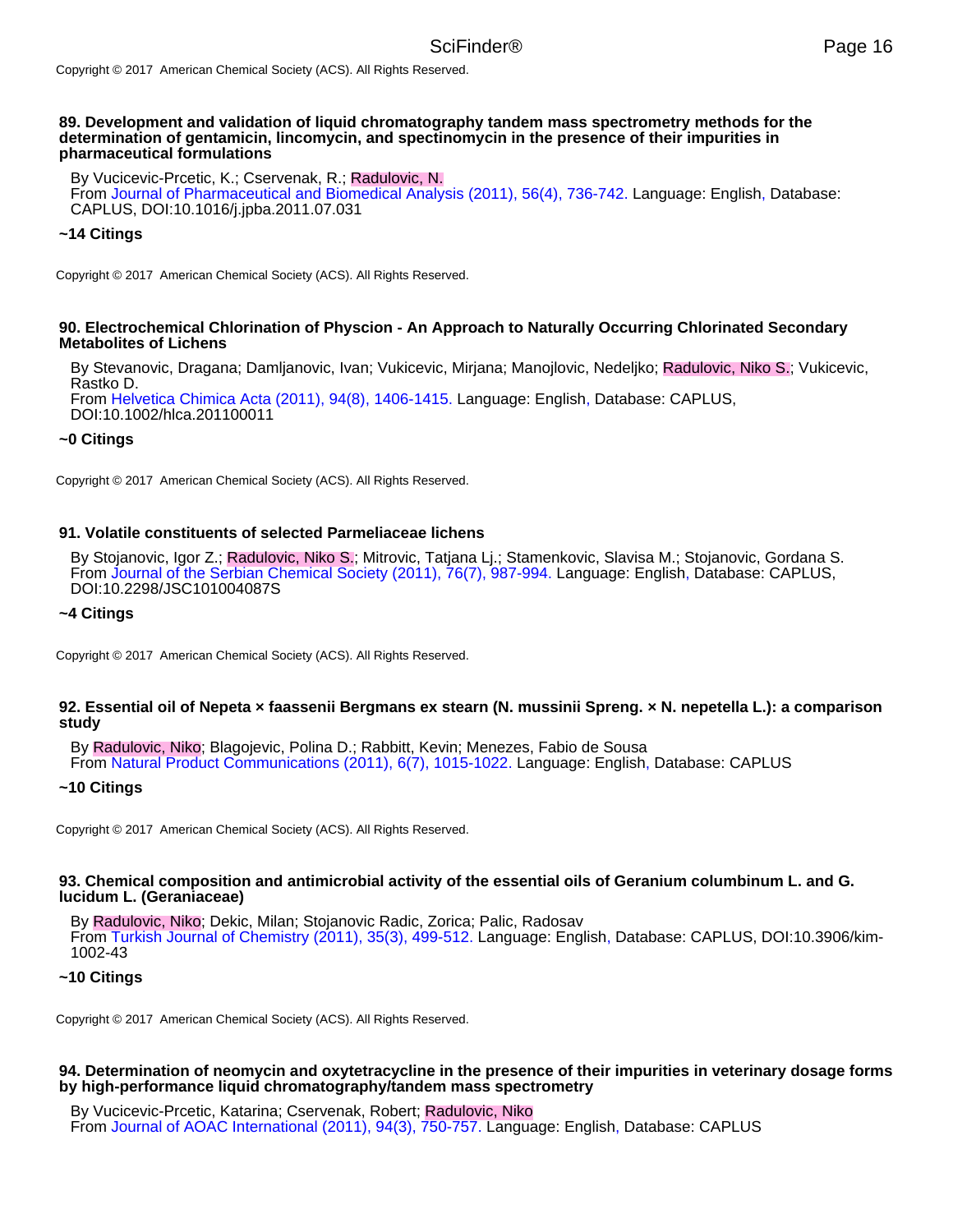# **~2 Citings**

Copyright © 2017 American Chemical Society (ACS). All Rights Reserved.

#### **95. A new antimicrobial glucosinolate autolysis product, 4-isothiocyanatobutanoic acid, from the diffuse wallflower (Erysimum diffusum): Methyl 4-isothiocyanatobutanoate, a long unrecognized artifact of the isolation procedure?**

By Radulovic, Niko; Dekic, Milan; Stojanovic-Radic, Zorica From Food Chemistry (2011), 129(1), 125-130. Language: English, Database: CAPLUS, DOI:10.1016/j.foodchem.2011.04.043

### **~5 Citings**

Copyright © 2017 American Chemical Society (ACS). All Rights Reserved.

### **96. Influence of the aryl substituent identity in 4-arylamino-3-nitrocoumarins on their antimicrobial activity**

By Dekic, Vidoslav; Radulovic, Niko; Vukicevic, Rastko; Dekic, Biljana; Stojanovic-Radic, Zorica; Palic, Radosav From African Journal of Pharmacy and Pharmacology (2011), 5(3), 371-375. Language: English, Database: CAPLUS, DOI:10.5897/AJPP10.408

## **~6 Citings**

Copyright © 2017 American Chemical Society (ACS). All Rights Reserved.

#### **97. Identification of a new antinociceptive alkaloid isopropyl N-methylanthranilate from the essential oil of Choisya ternata Kunth**

By Radulovic, Niko S.; Miltojevic, Ana B.; McDermott, Michael; Waldren, Steve; Parnell, John Adrian; Pinheiro, Mariana Martins Gomes; Fernandes, Patricia Dias; Menezes, Fabio de Sousa From Journal of Ethnopharmacology (2011), 135(3), 610-619. Language: English, Database: CAPLUS, DOI:10.1016/j.jep.2011.03.035

### **~17 Citings**

Copyright © 2017 American Chemical Society (ACS). All Rights Reserved.

#### **98. Could X-Ray Analysis Explain for the Differing Antimicrobial and Antioxidant Activity of Two 2-Arylamino-3- Nitro-Coumarins?**

By Radulovic, Niko S.; Bogdanovic, Goran A.; Blagojevic, Polina D.; Dekic, Vidosav S.; Vukicevic, Rastko D. From Journal of Chemical Crystallography (2011), 41(4), 545-551. Language: English, Database: CAPLUS, DOI:10.1007/s10870-010-9918-0

### **~8 Citings**

Copyright © 2017 American Chemical Society (ACS). All Rights Reserved.

### **99. Volatile compounds in Pirotski kachkaval cheese from sheep milk**

By Milosavljevic, Nebojsa P.; Jokovic, Natasa M.; Radulovic, Niko S.; Blagojevic, Polina D.; Savic, Dragisa S. From Prehrambena Industrija (2010), 21(1-2), 122-126. Language: Serbian, Database: CAPLUS

#### **~0 Citings**

Copyright © 2017 American Chemical Society (ACS). All Rights Reserved.

### **100. Average mass scan of the total ion chromatogram versus percentage chemical composition in multivariate statistical comparison of complex volatile mixtures**

By Radulovic, Niko S.; Blagojevic, Polina D.; Skropeta, Danielle From Journal of the Brazilian Chemical Society (2010), 21(12), 2319-2326. Language: English, Database: CAPLUS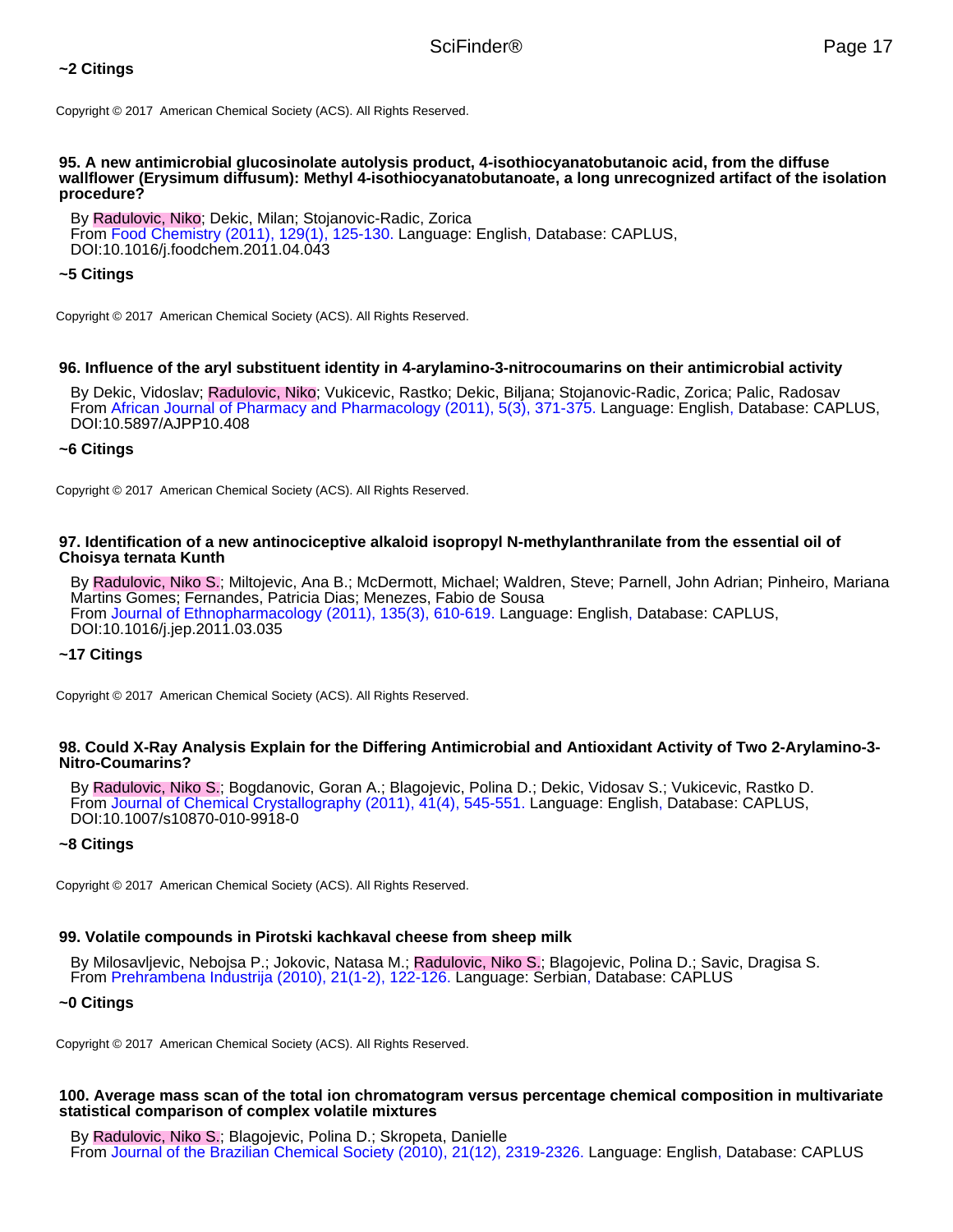# **~6 Citings**

Copyright © 2017 American Chemical Society (ACS). All Rights Reserved.

## **101. Chemical composition and antimicrobial activity of the volatile oils of Geranium sanguineum L. and G. robertianum L. (Geraniaceae)**

By Radulovic, Niko; Dekic, Milan; Stojanovic-Radic, Zorica From Medicinal Chemistry Research (2012), 21(5), 601-615. Language: English, Database: CAPLUS, DOI:10.1007/s00044-011-9565-9

# **~8 Citings**

Copyright © 2017 American Chemical Society (ACS). All Rights Reserved.

# **102. Volatiles of Pleurospermum austriacum (L.) Hoffm. (Apiaceae)**

By Radulovic, Niko S.; Dordevic, Nevenka D.; Palic, Radosav M. From Journal of the Serbian Chemical Society (2010), 75(12), 1653-1660. Language: English, Database: CAPLUS, DOI:10.2298/JSC100323127R

### **~4 Citings**

Copyright © 2017 American Chemical Society (ACS). All Rights Reserved.

### **103. Chemical composition and antioxidant and antimicrobial activities of essential oil of Allium sphaerocephalon L. subsp. sphaerocephalon (Liliaceae) inflorescences**

By Lazarevic, Jelena S.; Dordevic, Aleksandra S.; Zlatkovic, Bojan K.; Radulovic, Niko S.; Palic, Radosav M. From Journal of the Science of Food and Agriculture (2011), 91(2), 322-329. Language: English, Database: CAPLUS, DOI:10.1002/jsfa.4189

### **~6 Citings**

Copyright © 2017 American Chemical Society (ACS). All Rights Reserved.

### **104. Essential oil composition of Hypericum annulatum Moris (Hypericaceae) from Serbia**

By Radulovic, N.; Dordevic, A.; Palic, R.; Zlatkovic, B. From Journal of Essential Oil Research (2010), 22(6), 619-624. Language: English, Database: CAPLUS, DOI:10.1080/10412905.2010.9700416

### **~2 Citings**

Copyright © 2017 American Chemical Society (ACS). All Rights Reserved.

### **105. Volatiles of the grape hybrid cultivar Othello (Vitis vinifera x (Vitis labrusca x Vitis riparia)) cultivated in Serbia**

By Radulovic, N.; Blagojevic, P.; Palic, R. From Journal of Essential Oil Research (2010), 22(6), 616-619. Language: English, Database: CAPLUS, DOI:10.1080/10412905.2010.9700415

### **~3 Citings**

Copyright © 2017 American Chemical Society (ACS). All Rights Reserved.

# **106. Chemical composition of the essential oil of Cyperus glomeratus L. (Cyperaceae) from Serbia**

By Lazarevic, J.; Radulovic, N.; Palic, R.; Zlatkovic, B. From Journal of Essential Oil Research (2010), 22(6), 578-581. Language: English, Database: CAPLUS, DOI:10.1080/10412905.2010.9700404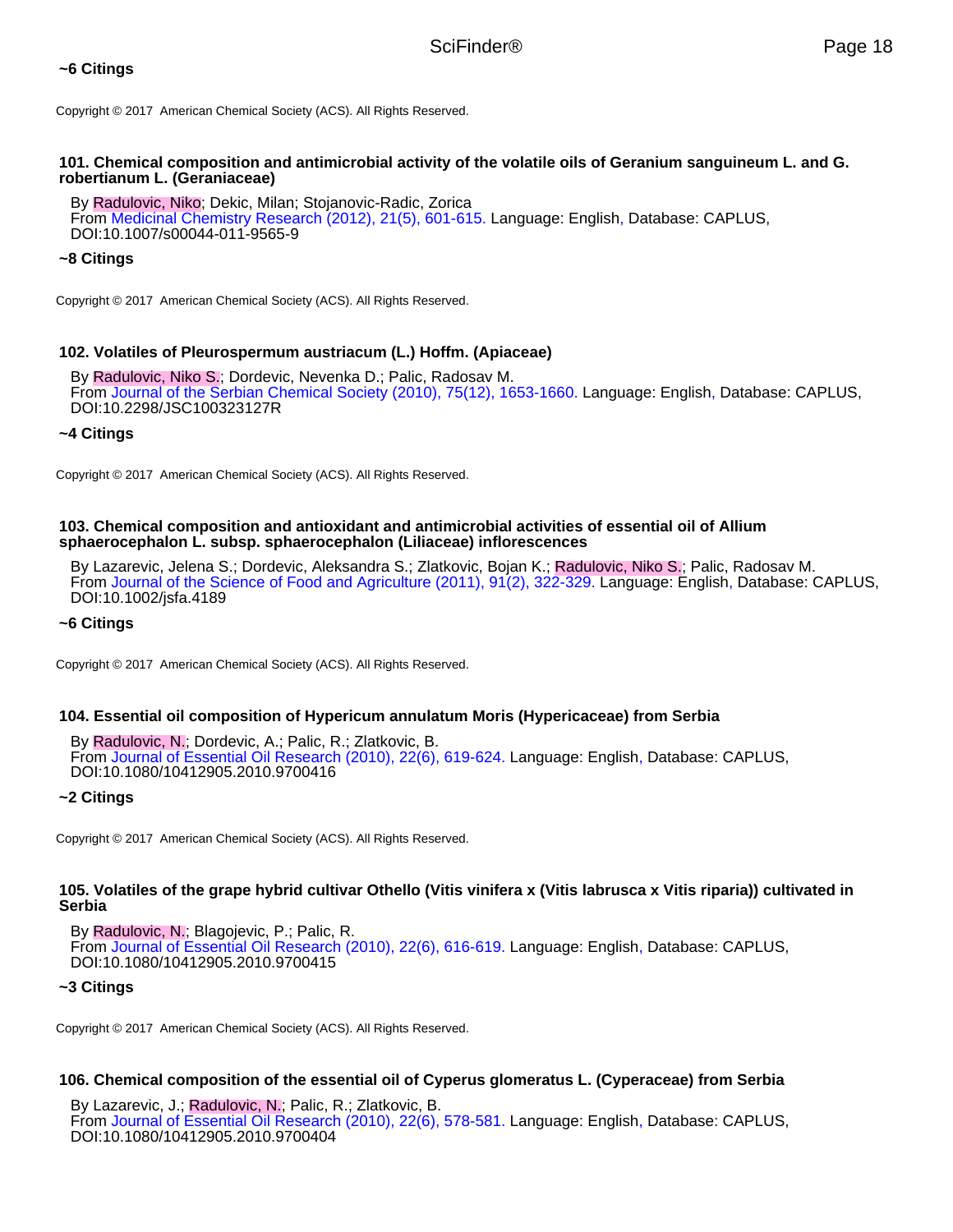# **~0 Citings**

Copyright © 2017 American Chemical Society (ACS). All Rights Reserved.

### **107. Volatiles from the leaves of Carum graecum Boiss. et Heldr. subsp. graecum (Apiaceae) from Serbia**

By Radulovic, N.; Dordevic, N.; Palic, R.; Zlatkovic, B. From Journal of Essential Oil Research (2010), 22(6), 518-520. Language: English, Database: CAPLUS, DOI:10.1080/10412905.2010.9700387

### **~2 Citings**

Copyright © 2017 American Chemical Society (ACS). All Rights Reserved.

### **108. Plant Volatiles Providing Additional Evidences to the Occurrence of a Wild-Growing Population of Calamintha vardarensis (Greuter et Burdet) Silic Outside of Its Natural Habitat**

By Radulovic, Niko S.; Blagojevic, Polina D. From Chemistry & Biodiversity (2010), 7(12), 2856-2868. Language: English, Database: CAPLUS, DOI:10.1002/cbdv.201000144

### **~11 Citings**

Copyright © 2017 American Chemical Society (ACS). All Rights Reserved.

### **109. Chemical composition and biological activity of Salvia officinalis L. (Lamiaceae)**

By Radulovic, Niko; Dordevic, Aleksandra; Palic, Radosav Edited By:Singh, V. K From Recent Progress in Medicinal Plants (2010), 29, 93-111. Language: English, Database: CAPLUS

#### **~1 Citing**

Copyright © 2017 American Chemical Society (ACS). All Rights Reserved.

### **110. Chemical composition and screening of the antimicrobial and antioxidative activity of extracts of Stachys species**

By Lazarevic, Jelena S.; Palic, Radosav M.; Radulovic, Niko S.; Ristic, Novica R.; Stojanovic, Gordana S. From Journal of the Serbian Chemical Society (2010), 75(10), 1347-1359. Language: English, Database: CAPLUS, DOI:10.2298/JSC100601117L

### **~7 Citings**

Copyright © 2017 American Chemical Society (ACS). All Rights Reserved.

#### **111. Geranium macrorrhizum L. (Geraniaceae) essential oil: A potent agent against Bacillus subtilis**

By Radulovic, Niko S.; Dekic, Milan S.; Stojanovic-Radic, Zorica Z.; Zoranic, Suad K. From Chemistry & Biodiversity (2010), 7(11), 2783-2800. Language: English, Database: CAPLUS, DOI:10.1002/cbdv.201000100

#### **~19 Citings**

Copyright © 2017 American Chemical Society (ACS). All Rights Reserved.

### **112. Complete assignment of the 1H and 13C NMR spectra of antimicrobial 4-arylamino-3-nitrocoumarin derivatives**

By Dekic, Vidoslav; Radulovic, Niko; Vukicevic, Rastko; Dekic, Biljana; Skropeta, Danielle; Palic, Radosav From Magnetic Resonance in Chemistry (2010), 48(11), 896-902. Language: English, Database: CAPLUS, DOI:10.1002/mrc.2681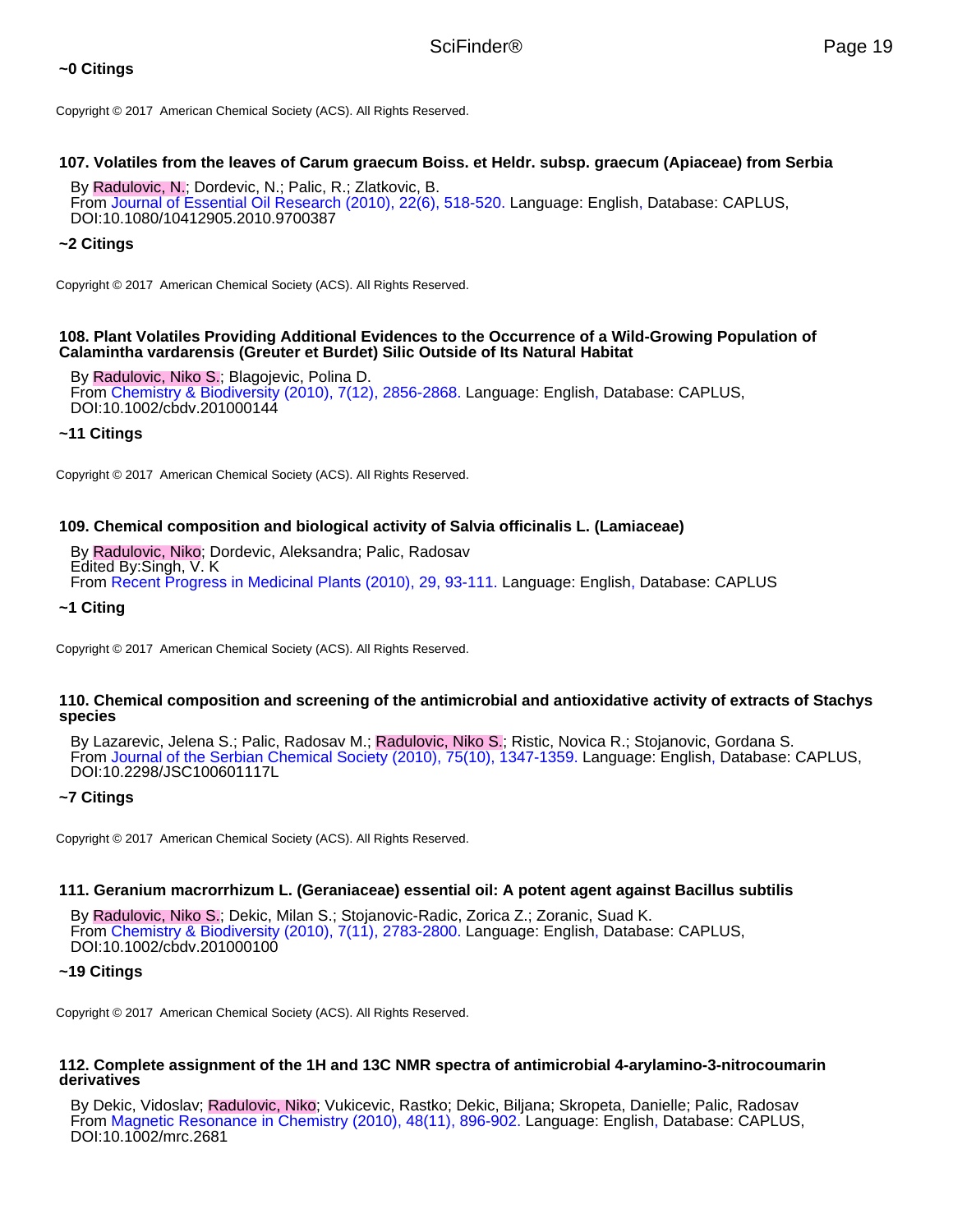# **~2 Citings**

Copyright © 2017 American Chemical Society (ACS). All Rights Reserved.

### **113. Volatiles of the Balkan endemic Daucus guttatus ssp. zahariadii and cultivated and wild-growing D. carota - A comparison study**

By Radulovic, Niko; Dordevic, Nevenka; Stojanovic-Radic, Zorica From Food Chemistry (2011), 125(1), 35-43. Language: English, Database: CAPLUS, DOI:10.1016/j.foodchem.2010.08.028

### **~15 Citings**

Copyright © 2017 American Chemical Society (ACS). All Rights Reserved.

### **114. volatile constituents of Glechoma hirsuta Waldst. & Kit. and G. hederacea L. (Lamiaceae)**

By Radulovic, Niko; Dordevic, Nevenka; Markovic, Marija; Palic, Radosav From Bulletin of the Chemical Society of Ethiopia (2010), 24(1), 67-76. Language: English, Database: CAPLUS, DOI:10.4314/bcse.v24i1.52962

### **~6 Citings**

Copyright © 2017 American Chemical Society (ACS). All Rights Reserved.

### **115. Chemical composition of the essential oil hydrodistilled from Serbian Taxus baccata L.**

By Radulovic, N.; Blagojevic, P.; Palic, R.; Zlatkovic, B. From Journal of Essential Oil Research (2010), 22(5), 458-461. Language: English, Database: CAPLUS, DOI:10.1080/10412905.2010.9700371

### **~2 Citings**

Copyright © 2017 American Chemical Society (ACS). All Rights Reserved.

### **116. Comparative study of the leaf volatiles of Arctostaphylos uva-ursi (L.) Spreng. and Vaccinium vitis-idaea L. (Ericaceae)**

By Radulovic, Niko; Blagojevic, Polina; Palic, Radosav From Molecules (2010), 15, 6168-6185. Language: English, Database: CAPLUS, DOI:10.3390/molecules15096168

### **~8 Citings**

Copyright © 2017 American Chemical Society (ACS). All Rights Reserved.

### **117. Encapsulation of cinnamon oil in** β**-cyclodextrin**

By Petrovic, Goran M.; Stojanovic, Gordana S.; Radulovic, Niko S. From Journal of Medicinal Plants Research (2010), 4(14), 1382-1390. Language: English, Database: CAPLUS

### **~11 Citings**

Copyright © 2017 American Chemical Society (ACS). All Rights Reserved.

# **118. Root essential oil of Achillea lingulata Waldst. & Kit. (Asteraceae)**

By Jovanovic, Olga; Radulovic, Niko; Palic, Radosav; Zlatkovic, Bojan From Journal of Essential Oil Research (2010), 22(4), 336-339. Language: English, Database: CAPLUS, DOI:10.1080/10412905.2010.9700340

### **~3 Citings**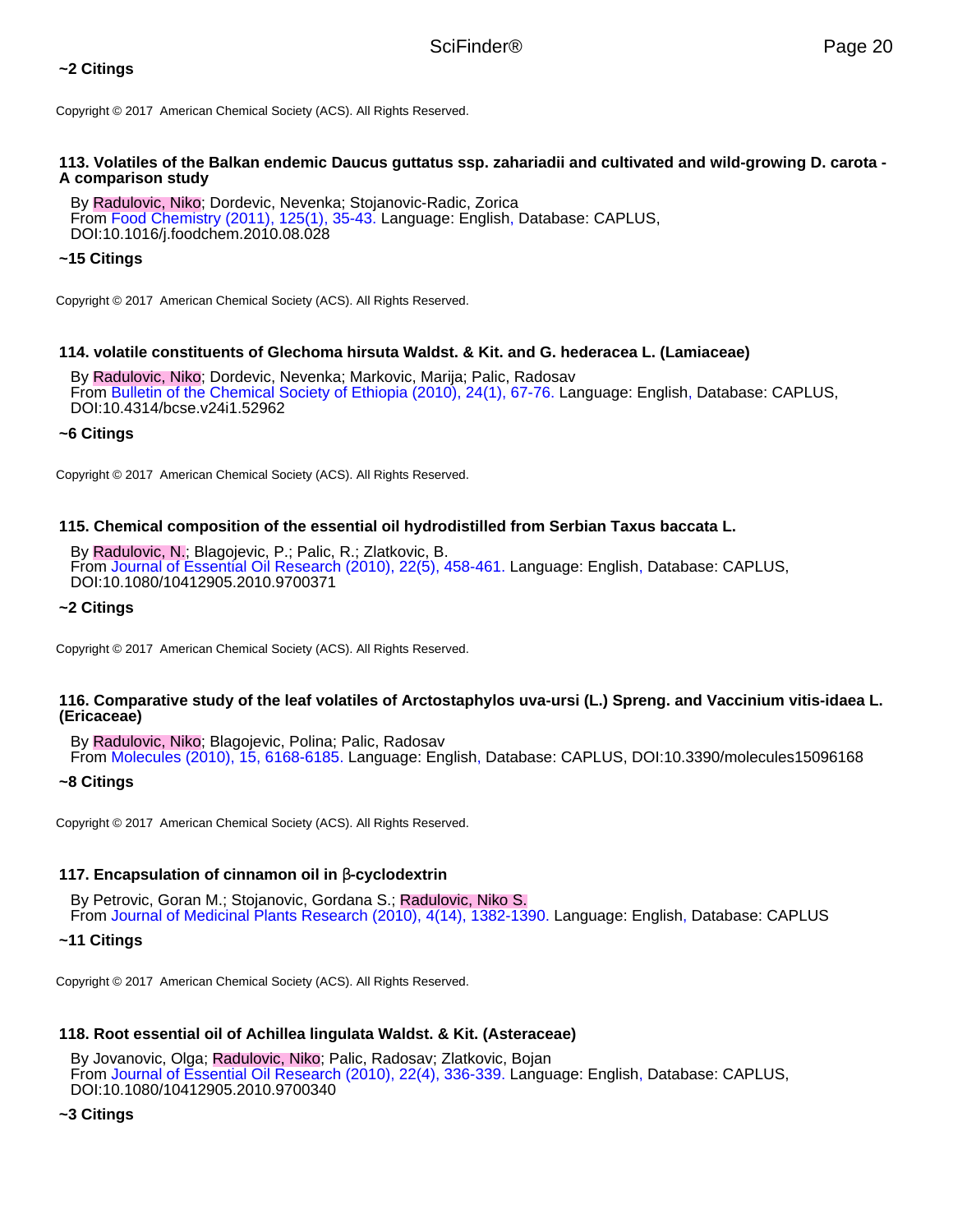### **119. Antimicrobial phenolic abietane diterpene from Lycopus europaeus L. (Lamiaceae)**

By Radulovic, Niko; Denic, Marija; Stojanovic-Radic, Zorica From Bioorganic & Medicinal Chemistry Letters (2010), 20(17), 4988-4991. Language: English, Database: CAPLUS, DOI:10.1016/j.bmcl.2010.07.063

#### **~13 Citings**

Copyright © 2017 American Chemical Society (ACS). All Rights Reserved.

### **120. Volatile profiles of Artemisia alba from contrasting serpentine and calcareous habitats**

By Radulovic, Niko; Blagojevic, Polina From Natural Product Communications (2010), 5(7), 1117-1122. Language: English, Database: CAPLUS

#### **~11 Citings**

Copyright © 2017 American Chemical Society (ACS). All Rights Reserved.

#### **121. Composition of Achillea distans Willd. subsp. distans root essential oil**

By Lazarevic, Jelena; Radulovic, Niko; Zlatkovic, Bojan; Palic, Radosav From Natural Product Research (2010), 24(8), 718-731. Language: English, Database: CAPLUS, DOI:10.1080/14786410802617292

### **~7 Citings**

Copyright © 2017 American Chemical Society (ACS). All Rights Reserved.

### **122. Volatiles of Telekia speciosa (Schreb.) Baumg. (Asteraceae) from Serbia**

By Radulovic, Niko; Blagojevic, Polina; Palic, Radosav; Zlatkovic, Bojan From Journal of Essential Oil Research (2010), 22(3), 250-254. Language: English, Database: CAPLUS, DOI:10.1080/10412905.2010.9700317

### **~7 Citings**

Copyright © 2017 American Chemical Society (ACS). All Rights Reserved.

#### **123. Synthesis, spectral characterization, electrochemical properties and antimicrobial screening of sulfur containing acylferrocenes**

By Ilic, Danijela; Damljanovic, Ivan; Stevanovic, Dragana; Vukicevic, Mirjana; Radulovic, Niko; Kahlenberg, Volker; Laus, Gerhard; Vukicevic, Rastko D. From Polyhedron (2010), 29(7), 1863-1869. Language: English, Database: CAPLUS, DOI:10.1016/j.poly.2010.03.002

#### **~10 Citings**

Copyright © 2017 American Chemical Society (ACS). All Rights Reserved.

#### **124. The intrasectional chemotaxonomic placement of Hypericum elegans Stephan ex Willd. inferred from the essential oil chemical composition**

By Radulovic, Niko S.; Dordevic, Aleksandra S.; Palic, Radosav M. From Chemistry & Biodiversity (2010), 7(4), 943-952. Language: English, Database: CAPLUS, DOI:10.1002/cbdv.200900252

#### **~5 Citings**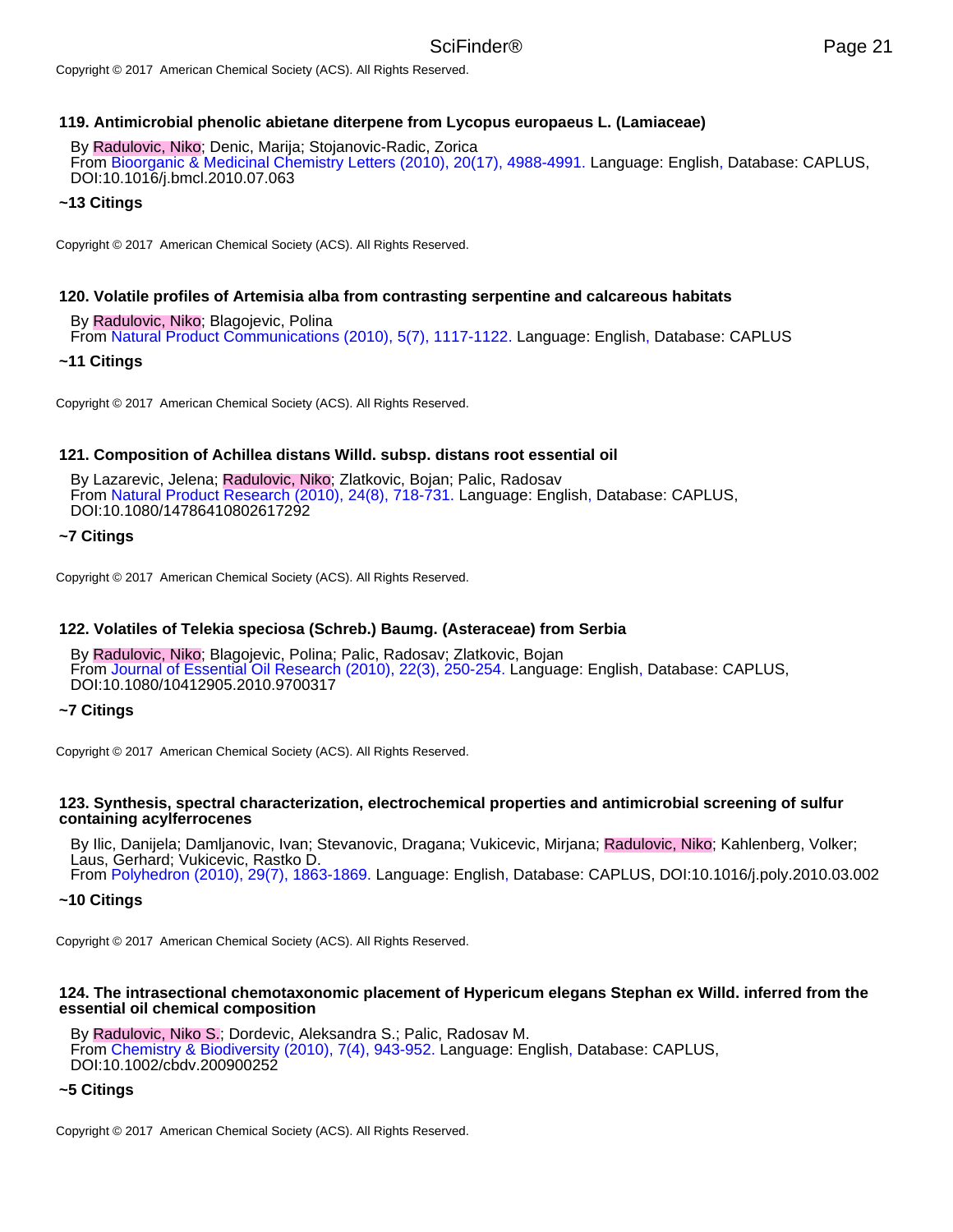## **125. New simple synthesis of N-substituted 1,3-oxazinan-2-ones**

By Trifunovic, Srecko; Dimitrijevic, Dejana; Vasic, Gordana; Radulovic, Niko; Vukicevic, Mirjana; Heinemann, Frank W.; Vukicevic, Rastko D.

From Synthesis (2010), (6), 943-946. Language: English, Database: CAPLUS, DOI:10.1055/s-0029-1218642

### **~1 Citing**

Copyright © 2017 American Chemical Society (ACS). All Rights Reserved.

#### **126. Synthesis and antimicrobial activity of new 4-heteroarylamino coumarin derivatives containing nitrogen and sulfur as heteroatoms**

By Dekic, Biljana R.; Radulovic, Niko S.; Dekic, Vidoslav S.; Vukicevic, Rastko D.; Palic, Radosav M. From Molecules (2010), 15, 2246-2256. Language: English, Database: CAPLUS, DOI:10.3390/molecules15042246

### **~17 Citings**

Copyright © 2017 American Chemical Society (ACS). All Rights Reserved.

#### **127. Chemical analysis of volatile constituents of Berula erecta (Hudson) coville subsp. erecta (Apiaceae) from Serbia**

By Lazarevic, Jelena; Radulovic, Niko; Palic, Radosav; Zlatkovic, Bojan From Journal of Essential Oil Research (2010), 22(2), 153-156. Language: English, Database: CAPLUS, DOI:10.1080/10412905.2010.9700290

### **~4 Citings**

Copyright © 2017 American Chemical Society (ACS). All Rights Reserved.

#### **128. Chemical composition and antimicrobial activity of Erodium species: E. ciconium L., E. cicutarium L., and E. absinthoides Willd. (Geraniaceae)**

By Stojanovic-Radic, Zorica; Comic, Ljiljana; Radulovic, Niko; Dekic, Milan; Randelovic, Vladimir; Stefanovic, Olgica From Chemical Papers (2010), 64(3), 368-377. Language: English, Database: CAPLUS, DOI:10.2478/s11696-010- 0014-x

### **~8 Citings**

Copyright © 2017 American Chemical Society (ACS). All Rights Reserved.

### **129. Synthesis of new antimicrobial 4-amino substituted 3-nitrocoumarins**

By Dekic, Biljana; Dekic, Vidoslav; Radulovic, Niko; Vukicevic, Rastko; Palic, Radosav From Chemical Papers (2010), 64(3), 354-359. Language: English, Database: CAPLUS, DOI:10.2478/s11696-010- 0004-z

### **~6 Citings**

Copyright © 2017 American Chemical Society (ACS). All Rights Reserved.

### **130. Evaluation of lipid composition and fatty acid content of minced beef**

By Nikolic, Nada; Todorovic, Zoran; Radulovic, Niko; Lazic, Miodrag From Tehnologija Mesa (2009), 50(3-4), 211-217. Language: English, Database: CAPLUS

#### **~0 Citings**

Copyright © 2017 American Chemical Society (ACS). All Rights Reserved.

**131. Misidentification of tansy, Tanacetum macrophyllum, as yarrow, Achillea grandifolia: a health risk or benefit?**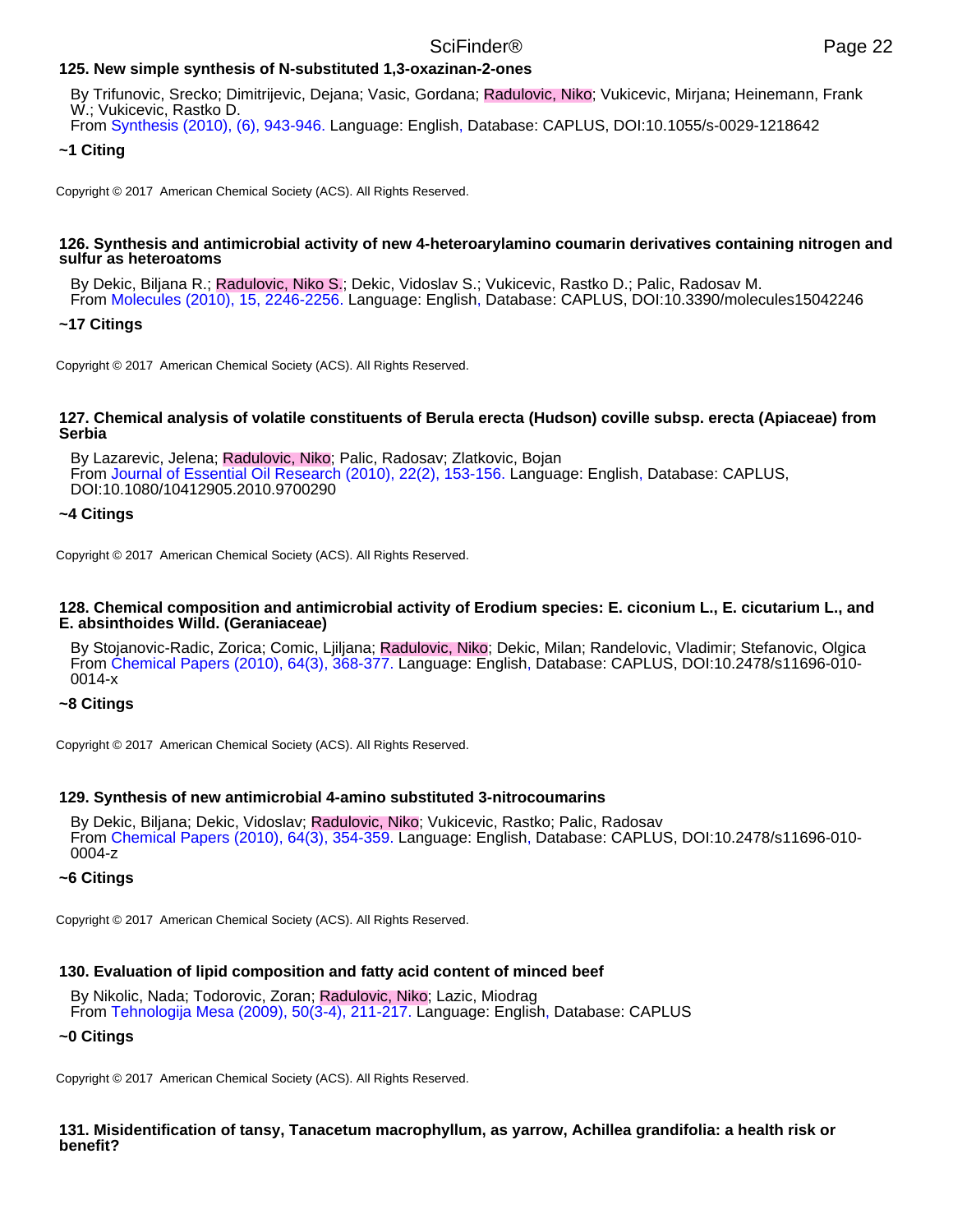From Natural Product Communications (2010), 5(1), 121-127. Language: English, Database: CAPLUS

## **~10 Citings**

Copyright © 2017 American Chemical Society (ACS). All Rights Reserved.

### **132. Synthesis, characterization, electrochemical studies and antitumor activity of some new chalcone analogues containing ferrocenyl pyrazole moiety**

By Ratkovic, Zoran; Juranic, Zorica D.; Stanojkovic, Tatjana; Manojlovic, Dragan; Vukicevic, Rastko D.; Radulovic, Niko; Joksovic, Milan D. From Bioorganic Chemistry (2010), 38(1), 26-32. Language: English, Database: CAPLUS, DOI:10.1016/j.bioorg.2009.09.003

### **~47 Citings**

Copyright © 2017 American Chemical Society (ACS). All Rights Reserved.

## **133. LC-MS Analysis of the Essential Oils of Achillea millefolium and Achillea crithmifolia**

By Smelcerovic, Andrija; Lamshoeft, Marc; Radulovic, Niko; Ilic, Danijela; Palic, Radosav From Chromatographia (2010), 71(1-2), 113-116. Language: English, Database: CAPLUS, DOI:10.1365/s10337-009- 1393-4

### **~9 Citings**

Copyright © 2017 American Chemical Society (ACS). All Rights Reserved.

### **134. Composition of diethyl ether flower extracts of Lonicera fragrantissima Lindl. & Paxton (Caprifoliaceae)**

By Radulovic, Niko; Blagojevic, Polina; Palic, Radosav From Natural Product Communications (2009), 4(11), 1581-1584. Language: English, Database: CAPLUS

### **~4 Citings**

Copyright © 2017 American Chemical Society (ACS). All Rights Reserved.

### **135. Chemical composition of the essential oil of Doronicum austriacum Jacq. subsp. giganteum (Griseb.) Stoj. et Stef. (Compositae) from Serbia**

By Lazarevic, Jelena; Radulovic, Niko; Palic, Radosav; Zlatkovic, Bojan From Journal of Essential Oil Research (2009), 21(6), 507-510. Language: English, Database: CAPLUS, DOI:10.1080/10412905.2009.9700230

### **~1 Citing**

Copyright © 2017 American Chemical Society (ACS). All Rights Reserved.

### **136. Volatiles of Minuartia recurva (All.) Schinz et Thell. subsp. recurva (Caryophyllaceae from Serbia**

By Jovanovic, Olga; Radulovic, Niko; Palic, Radosav; Zlatkovic, Bojan From Journal of Essential Oil Research (2009), 21(5), 429-432. Language: English, Database: CAPLUS, DOI:10.1080/10412905.2009.9700209

### **~2 Citings**

Copyright © 2017 American Chemical Society (ACS). All Rights Reserved.

### **137. Chemotaxonomically important volatiles of the genus Anthemis L. - a detailed GC and GC/MS analyses of Anthemis segetalis Ten. from Montenegro**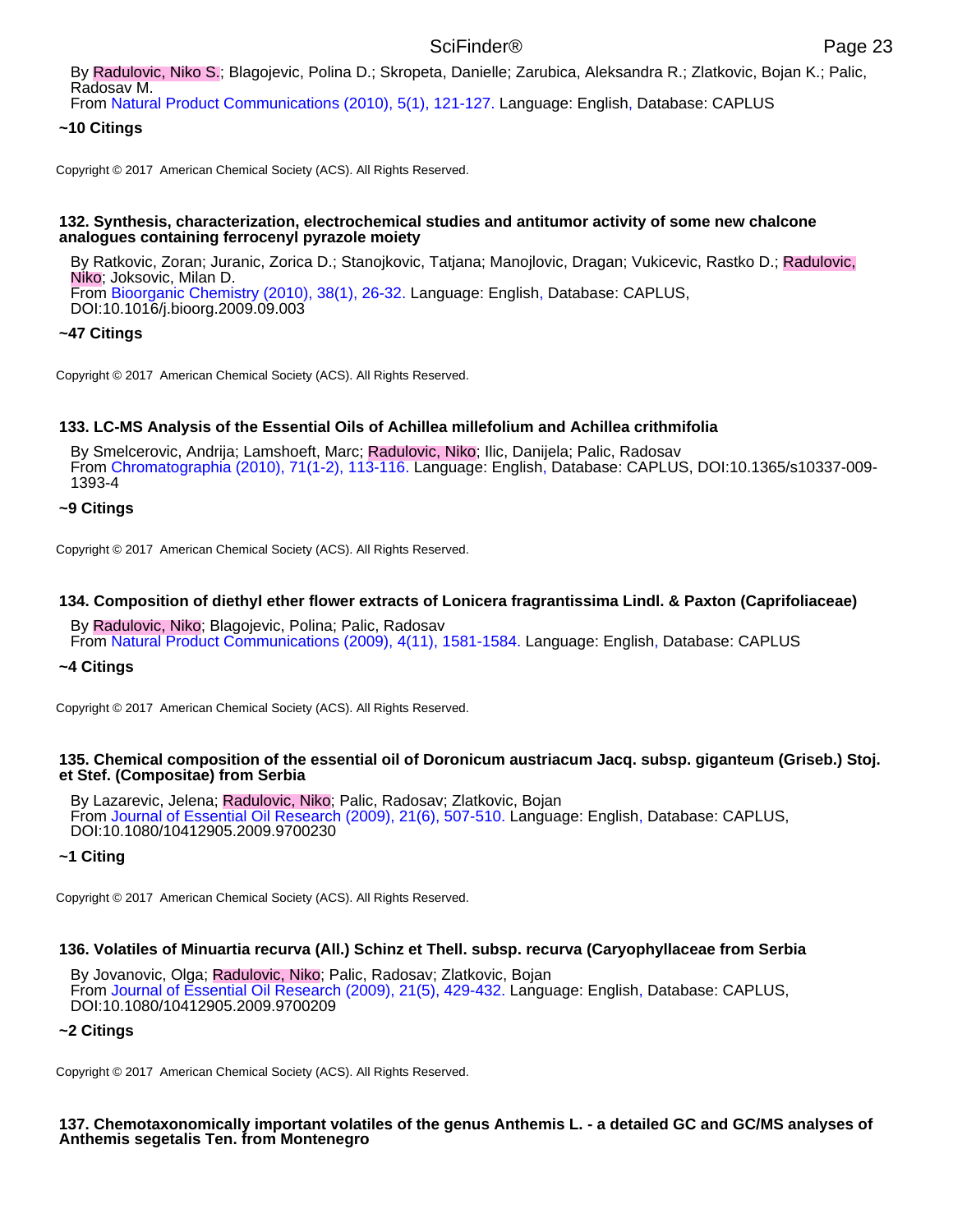By Radulovic, Niko S.; Blagojevic, Polina D.; Zlatkovic, Bojan K.; Palic, Radosav M. From Journal of the Chinese Chemical Society (Taipei, Taiwan) (2009), 56(3), 642-652. Language: English, Database: CAPLUS, DOI:10.1002/jccs.200900096

# **~9 Citings**

Copyright © 2017 American Chemical Society (ACS). All Rights Reserved.

### **138. Chemical composition of the essential oil of Centaurium erythraea Rafn (Gentianaceae) from Serbia**

By Jovanovic, Olga; Radulovic, Niko; Stojanovic, Gordana; Palic, Radosav; Zlatkovic, Bojan; Gudzic, Branko From Journal of Essential Oil Research (2009), 21(4), 317-322. Language: English, Database: CAPLUS, DOI:10.1080/10412905.2009.9700181

### **~4 Citings**

Copyright © 2017 American Chemical Society (ACS). All Rights Reserved.

### **139. Volatile constituents of Erodium cicutarium (L.) L' Herit. (Geraniaceae)**

By Radulovic, Niko; Dekic, Milan; Stojanovic-Radic, Zorica; Palic, Radosav From Central European Journal of Biology (2009), 4(3), 404-410. Language: English, Database: CAPLUS, DOI:10.2478/s11535-009-0026-0

### **~11 Citings**

Copyright © 2017 American Chemical Society (ACS). All Rights Reserved.

### **140. GC-MS analyses of flower ether extracts of Prunus domestica L. and Prunus padus L. (Rosaceae)**

By Radulovic, Niko S.; Dordevic, Aleksandra S.; Zlatkovic, Bojan K.; Palic, Radosav M. From Chemical Papers (2009), 63(4), 377-384. Language: English, Database: CAPLUS, DOI:10.2478/s11696-009- 0031-9

### **~3 Citings**

Copyright © 2017 American Chemical Society (ACS). All Rights Reserved.

### **141. Synthesis, spectral characterization and electrochemical properties of 1H-3-(o-, m- and p-ferrocenylphenyl)- 1-phenylpyrazole-4-carboxaldehydes**

By Damljanovic, Ivan; Colovic, Marija; Vukicevic, Mirjana; Manojlovic, Dragan; Radulovic, Niko; Wurst, Klaus; Laus, Gerhard; Ratkovic, Zoran; Joksovic, Milan; Vukicevic, Rastko D. From Journal of Organometallic Chemistry (2009), 694(9-10), 1575-1580. Language: English, Database: CAPLUS, DOI:10.1016/j.jorganchem.2009.01.045

# **~24 Citings**

Copyright © 2017 American Chemical Society (ACS). All Rights Reserved.

### **142. Fatty acid derived compounds - the dominant volatile class of the essential oil poor Sonchus arvensis subsp. uliginosus (Bieb.) Nyman**

### By Radulovic, Niko; Blagojevic, Polina; Palic, Radosav

From Natural Product Communications (2009), 4(3), 405-410. Language: English, Database: CAPLUS

### **~16 Citings**

Copyright © 2017 American Chemical Society (ACS). All Rights Reserved.

### **143. A GC/MS profile of the volatile constituents of the aerial parts of Artemisia abrotanum L. (Asteraceae) from Serbia**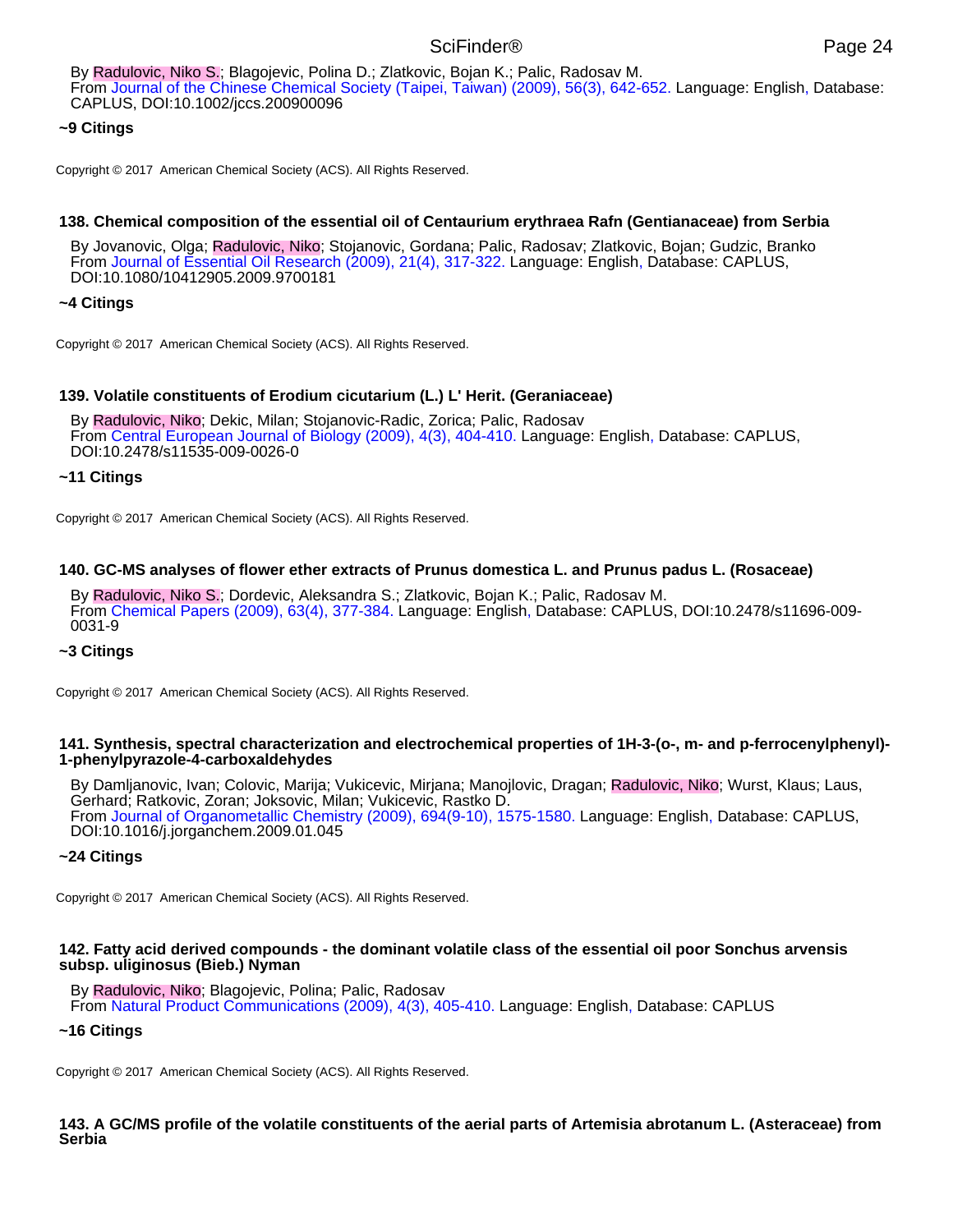By Radulovic, Niko S.; Blagojevic, Polina D.; Zlatkovic, Bojan K.; Palic, Radosav M. From South African Journal of Chemistry (2009), 62, 30-32. Language: English, Database: CAPLUS

### **~5 Citings**

Copyright © 2017 American Chemical Society (ACS). All Rights Reserved.

### **144. Synthesis and antimicrobial activity of some new pyrazole derivatives containing a ferrocene unit**

By Damljanovic, Ivan; Vukicevic, Mirjana; Radulovic, Niko; Palic, Radosav; Ellmerer, Ernst; Ratkovic, Zoran; Joksovic, Milan D.; Vukicevic, Rastko D. From Bioorganic & Medicinal Chemistry Letters (2009), 19(4), 1093-1096. Language: English, Database: CAPLUS, DOI:10.1016/j.bmcl.2009.01.006

## **~68 Citings**

Copyright © 2017 American Chemical Society (ACS). All Rights Reserved.

#### **145. Volatiles from vegetative organs of the palaeoendemic resurrection plants Ramonda serbica Panc. and Ramonda nathaliae Panc. et Petrov**

By Radulovic, Niko S.; Blagojevic, Polina D.; Palic, Radosav M.; Zlatkovic, Bojan K.; Stevanovic, Branka M. From Journal of the Serbian Chemical Society (2009), 74(1), 35-44. Language: English, Database: CAPLUS, DOI:10.2298/JSC0901035R

### **~10 Citings**

Copyright © 2017 American Chemical Society (ACS). All Rights Reserved.

### **146. Antimicrobial Activity of the Essential Oils of Selected Stachys Species**

By Ristic, N.; Lazarevic, J.; Radulovic, N.; Palic, R. From Chemistry of Natural Compounds (2008), 44(4), 522-525. Language: English, Database: CAPLUS, DOI:10.1007/s10600-008-9109-9

### **~4 Citings**

Copyright © 2017 American Chemical Society (ACS). All Rights Reserved.

### **147. Chemotaxonomy of the peppergrass Lepidium coronopus (L.) Al-Shehbaz (syn. Coronopus squamatus) based on its volatile glucosinolate autolysis products**

By Radulovic, Niko; Zlatkovic, Bojan; Skropeta, Danielle; Palic, Radosav From Biochemical Systematics and Ecology (2008), 36(10), 807-811. Language: English, Database: CAPLUS, DOI:10.1016/j.bse.2008.07.006

### **~6 Citings**

Copyright © 2017 American Chemical Society (ACS). All Rights Reserved.

### **148. Chemical composition of leaf and flower essential oils of Conium maculatum from Serbia**

By Radulovic, N.; Zlatkovic, D.; Zlatkovic, B.; Dokovic, D.; Stojanovic, G.; Palic, R. From Chemistry of Natural Compounds (2008), 44(3), 390-392. Language: English, Database: CAPLUS, DOI:10.1007/s10600-008-9074-3

### **~4 Citings**

Copyright © 2017 American Chemical Society (ACS). All Rights Reserved.

# **149. Composition of the essential oil of Geocaryum cynapioides (Guss.) L. Engstrand**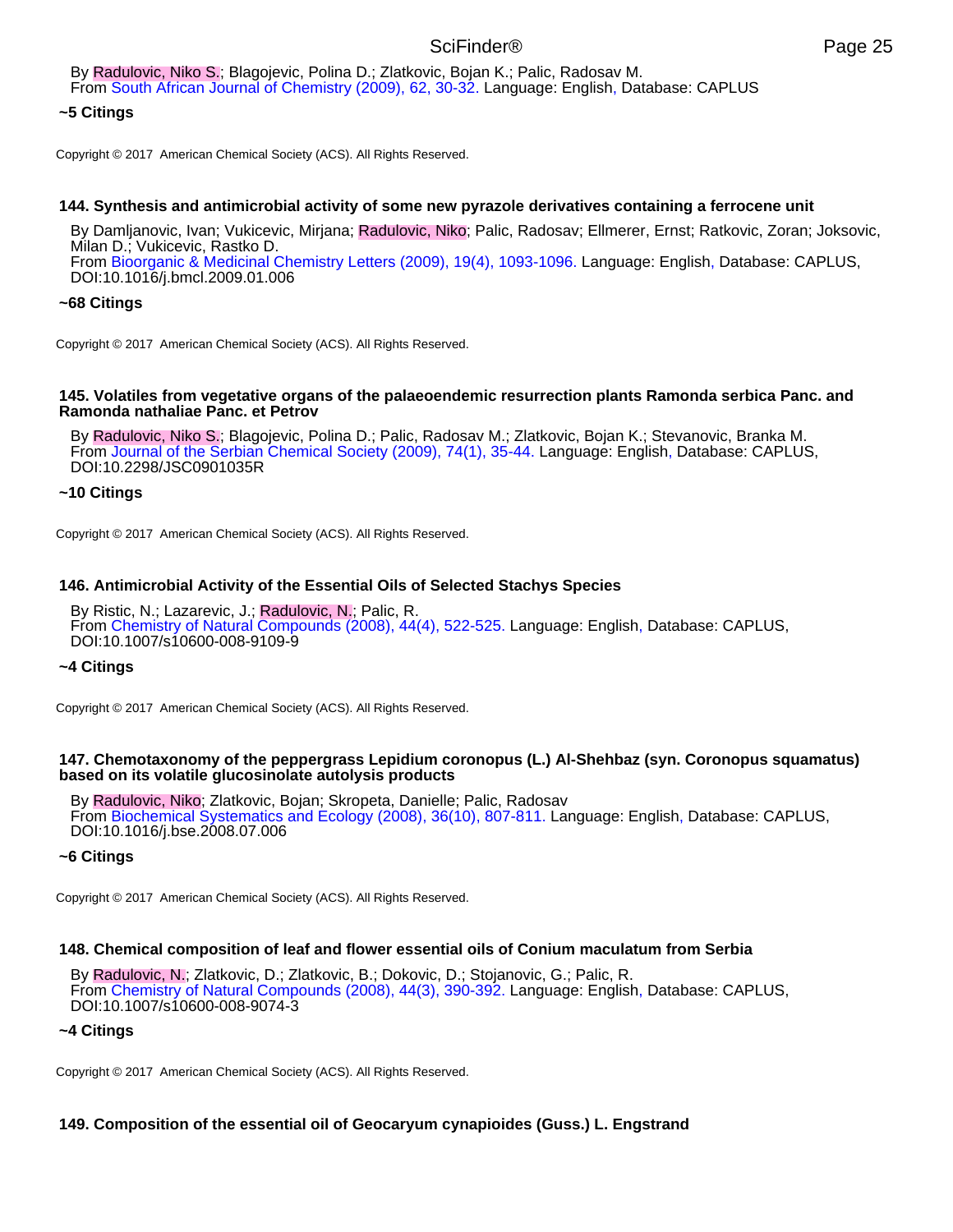By Radulovic, Niko S.; Dordevic, Nevenka D.; Zlatkovic, Bojan K.; Palic, Radosav M. From Chemical Papers (2008), 62(6), 603-607. Language: English, Database: CAPLUS, DOI:10.2478/s11696-008- 0069-0

# **~4 Citings**

Copyright © 2017 American Chemical Society (ACS). All Rights Reserved.

# **150. Volatile constituents of Equisetum fluviatile L.**

By Radulovic, Niko; Stojanovic, Gordana; Milovanovic, Vesna; Dokovic, Dejan; Randelovic, Vladimir From Journal of Essential Oil Research (2008), 20(5), 437-441. Language: English, Database: CAPLUS

# **~4 Citings**

Copyright © 2017 American Chemical Society (ACS). All Rights Reserved.

## **151. Fatty acids composition and rheology properties of wheat and wheat and white or brown rice flour mixture**

By Nikolic, Nada; Radulovic, Niko; Momcilovic, Bratislava; Nikolic, Goran; Lazic, Miodrag; Todorovic, Zoran From European Food Research and Technology (2008), 227(5), 1543-1548. Language: English, Database: CAPLUS, DOI:10.1007/s00217-008-0877-z

## **~7 Citings**

Copyright © 2017 American Chemical Society (ACS). All Rights Reserved.

## **152. Chemical composition of the essential oils of Equisetum palustre L. and Equisetum telmateia Ehrh.**

By Milovanovic, Vesna; Radulovic, Niko; Mitic, Violeta; Palic, Radosav; Stojanovic, Gordana From Journal of Essential Oil Research (2008), 20(4), 310-314. Language: English, Database: CAPLUS, DOI:10.1080/10412905.2008.9700020

### **~9 Citings**

Copyright © 2017 American Chemical Society (ACS). All Rights Reserved.

### **153. Antimicrobial synergism and antagonism of salicylaldehyde in Filipendula vulgaris essential oil**

By Radulovic, N.; Misic, M.; Aleksic, J.; Dokovic, D.; Palic, R.; Stojanovic, G. From Fitoterapia (2007), 78(7-8), 565-570. Language: English, Database: CAPLUS, DOI:10.1016/j.fitote.2007.03.022

### **~18 Citings**

Copyright © 2017 American Chemical Society (ACS). All Rights Reserved.

### **154. A detailed analysis of volatile constituents of Aquilegia pancicii Degen, a Serbian steno-endemic species**

By Radulovic, N.; Dekic, M.; Zlatkovic, B.; Dekic, S.; Dekic, V.; Palic, R. From Chemical Papers (2007), 61(5), 405-409. Language: English, Database: CAPLUS, DOI:10.2478/s11696-007- 0055-y

### **~2 Citings**

Copyright © 2017 American Chemical Society (ACS). All Rights Reserved.

# **155. Chemotaxonomic significance of the Balkan Achillea volatiles**

By Radulovic, Niko; Zlatkovic, Bojan; Palic, Radosav; Stojanovic, Gordana From Natural Product Communications (2007), 2(4), 453-474. Language: English, Database: CAPLUS

### **~23 Citings**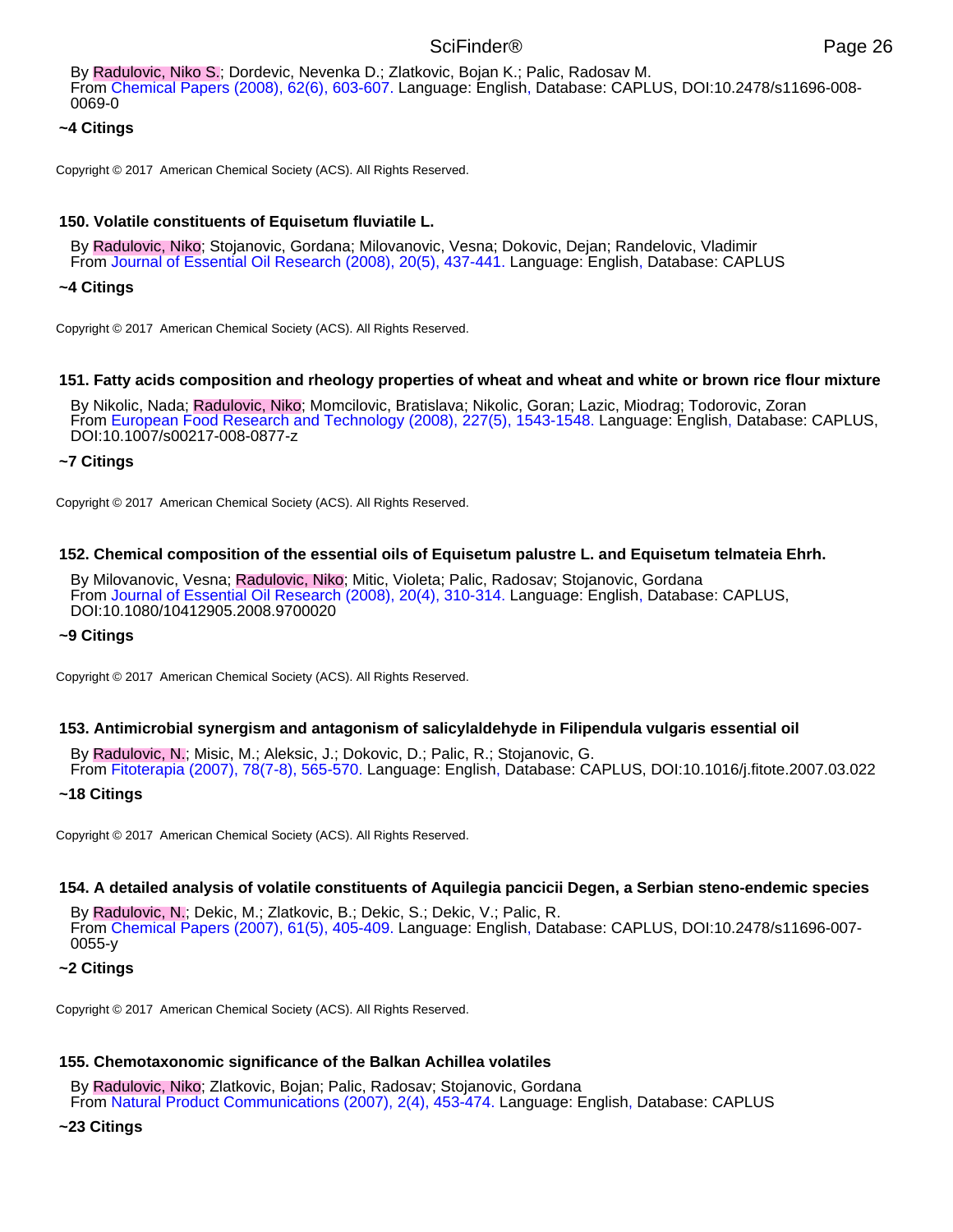Copyright © 2017 American Chemical Society (ACS). All Rights Reserved.

#### **156. Chemotaxonomic significance of the volatiles in the genus Stachys (Lamiaceae): Essential oil composition of four Balkan Stachys species**

By Radulovic, Niko; Lazarevic, Jelena; Ristic, Novica; Palic, Radosav From Biochemical Systematics and Ecology (2007), 35(4), 196-208. Language: English, Database: CAPLUS, DOI:10.1016/j.bse.2006.10.010

### **~33 Citings**

Copyright © 2017 American Chemical Society (ACS). All Rights Reserved.

## **157. Screening of in vitro antimicrobial and antioxidant activity of nine Hypericum species from the Balkans**

By Radulovic, Niko; Stankov-Jovanovic, Vesna; Stojanovic, Gordana; Smelcerovic, Andrija; Spiteller, Michael; Asakawa, Yoshinori From Food Chemistry (2007), 103(1), 15-21. Language: English, Database: CAPLUS, DOI:10.1016/j.foodchem.2006.05.062

### **~37 Citings**

Copyright © 2017 American Chemical Society (ACS). All Rights Reserved.

#### **158. New 3,4-annelated coumarin derivatives: Synthesis, antimicrobial activity, antioxidant capacity, and molecular modeling**

By Radulovic, Niko; Stojanovic, Gordana; Vukicevic, Rastko; Dekic, Vidoslav; Dekic, Biljana; Palic, Radosav From Monatshefte fuer Chemie (2006), 137(11), 1477-1486. Language: English, Database: CAPLUS, DOI:10.1007/s00706-006-0537-6

#### **~22 Citings**

Copyright © 2017 American Chemical Society (ACS). All Rights Reserved.

#### **159. Chemical composition of the ether and ethyl acetate extracts of Serbian selected tobacco types: Yaka, Prilep and Otlja**

By Radulovic, Niko; Stojanovic, Gordana; Palic, Radosav; Alagic, Sladana From Journal of Essential Oil Research (2006), 18(5), 562-565. Language: English, Database: CAPLUS, DOI:10.1080/10412905.2006.9699168

### **~3 Citings**

Copyright © 2017 American Chemical Society (ACS). All Rights Reserved.

#### **160. Essential oil composition of four Croton species from Madagascar and their chemotaxonomy**

By Radulovic, Niko; Mananjarasoa, Emilienne; Harinantenaina, Liva; Yoshinori, Asakawa From Biochemical Systematics and Ecology (2006), 34(8), 648-653. Language: English, Database: CAPLUS, DOI:10.1016/j.bse.2006.02.005

#### **~18 Citings**

Copyright © 2017 American Chemical Society (ACS). All Rights Reserved.

#### **161. Chemical Composition of the Essential Oils of Serbian Wild-Growing Artemisia absinthium and Artemisia vulgaris**

By Blagojevic, Polina; Radulovic, Niko; Palic, Radosav; Stojanovic, Gordana From Journal of Agricultural and Food Chemistry (2006), 54(13), 4780-4789. Language: English, Database: CAPLUS, DOI:10.1021/jf060123o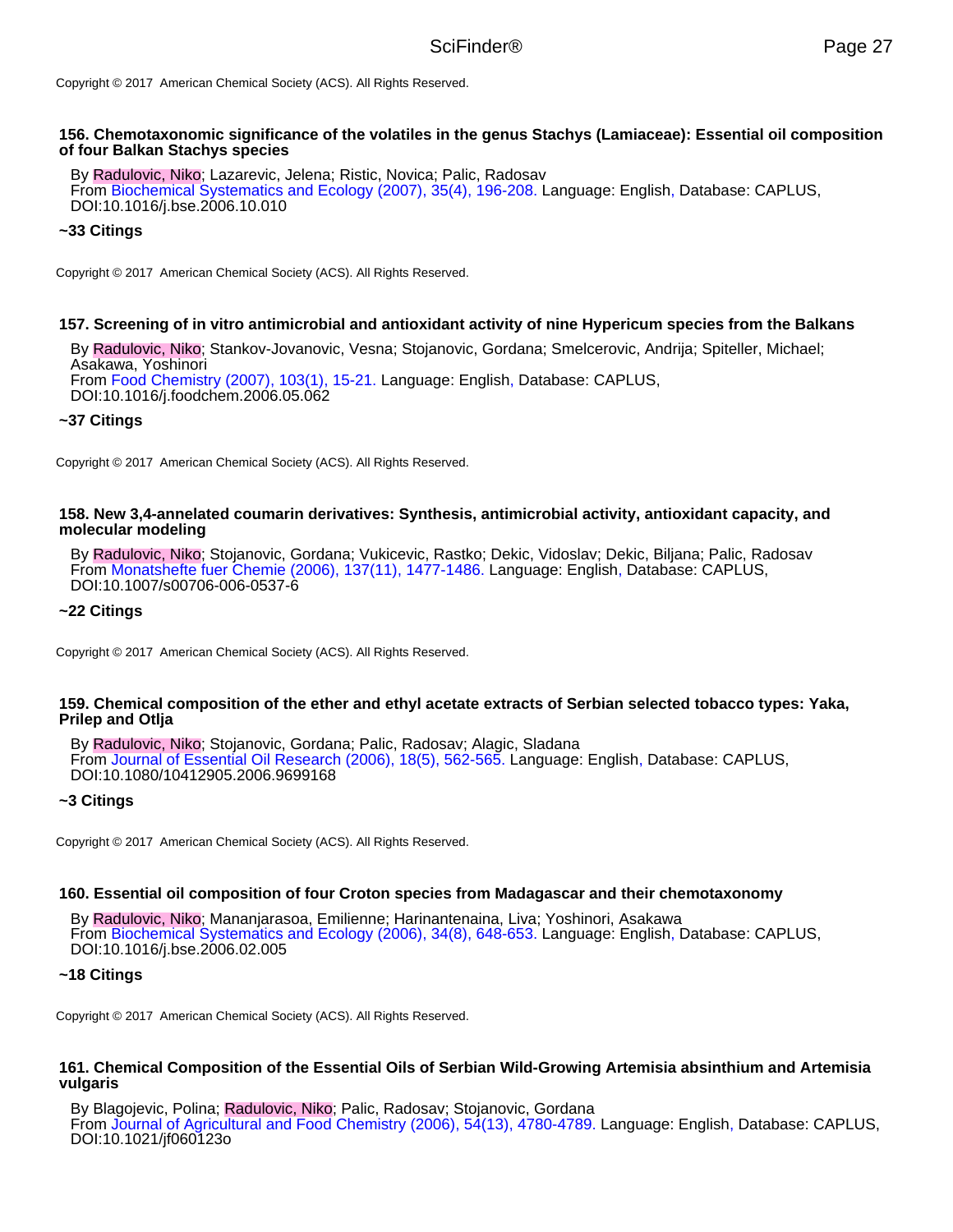# **~56 Citings**

Copyright © 2017 American Chemical Society (ACS). All Rights Reserved.

# **162. Chemotaxonomically significant 2-ethyl substituted fatty acids from Stachys milanii Petrovic (Lamiaceae)**

By Radulovic, Niko; Lazarevic, Jelena; Stojanovic, Gordana; Palic, Radosav From Biochemical Systematics and Ecology (2006), 34(4), 341-344. Language: English, Database: CAPLUS, DOI:10.1016/j.bse.2005.10.008

# **~5 Citings**

Copyright © 2017 American Chemical Society (ACS). All Rights Reserved.

## **163. Benzenoid Molecules with Uniform Distribution of** π**-Electrons within Rings**

By Gutman, Ivan; Gojak, Sabina; Radulovic, Niko; Furtula, Boris From Monatshefte fuer Chemie (2006), 137(3), 277-284. Language: English, Database: CAPLUS, DOI:10.1007/s00706-005-0434-4

## **~10 Citings**

Copyright © 2017 American Chemical Society (ACS). All Rights Reserved.

# **164. Essential Oil Composition of Four Achillea Species from the Balkans and Its Chemotaxonomic Significance**

By Boskovic, Z.; Radulovic, N.; Stojanovic, G. From Chemistry of Natural Compounds (2005), 41(6), 674-678. Language: English, Database: CAPLUS, DOI:10.1007/s10600-006-0009-6

### **~17 Citings**

Copyright © 2017 American Chemical Society (ACS). All Rights Reserved.

# **165. Composition and antimicrobial activity of Equisetum arvense L. essential oil**

By Radulovic, Niko; Stojanovic, Gordana; Palic, Radosav From Phytotherapy Research (2006), 20(1), 85-88. Language: English, Database: CAPLUS, DOI:10.1002/ptr.1815

**~32 Citings**

Copyright © 2017 American Chemical Society (ACS). All Rights Reserved.

# **166. Hydroxycinnamoyl conjugates from the roots of Achillea holosericea Sibth. et Sm.**

By Radulovic, Niko; Stojanovic, Gordana; Asakawa, Yoshinori From Biochemical Systematics and Ecology (2006), 34(1), 83-87. Language: English, Database: CAPLUS, DOI:10.1016/j.bse.2005.05.005

### **~4 Citings**

Copyright © 2017 American Chemical Society (ACS). All Rights Reserved.

# **167. Antimicrobial azaphilones from the fungus Hypoxylon multiforme**

By Quang, Dang Ngoc; Hashimoto, Toshihiro; Stadler, Marc; Radulovic, Niko; Asakawa, Yoshinori From Planta Medica (2005), 71(11), 1058-1062. Language: English, Database: CAPLUS, DOI:10.1055/s-2005-873129

### **~21 Citings**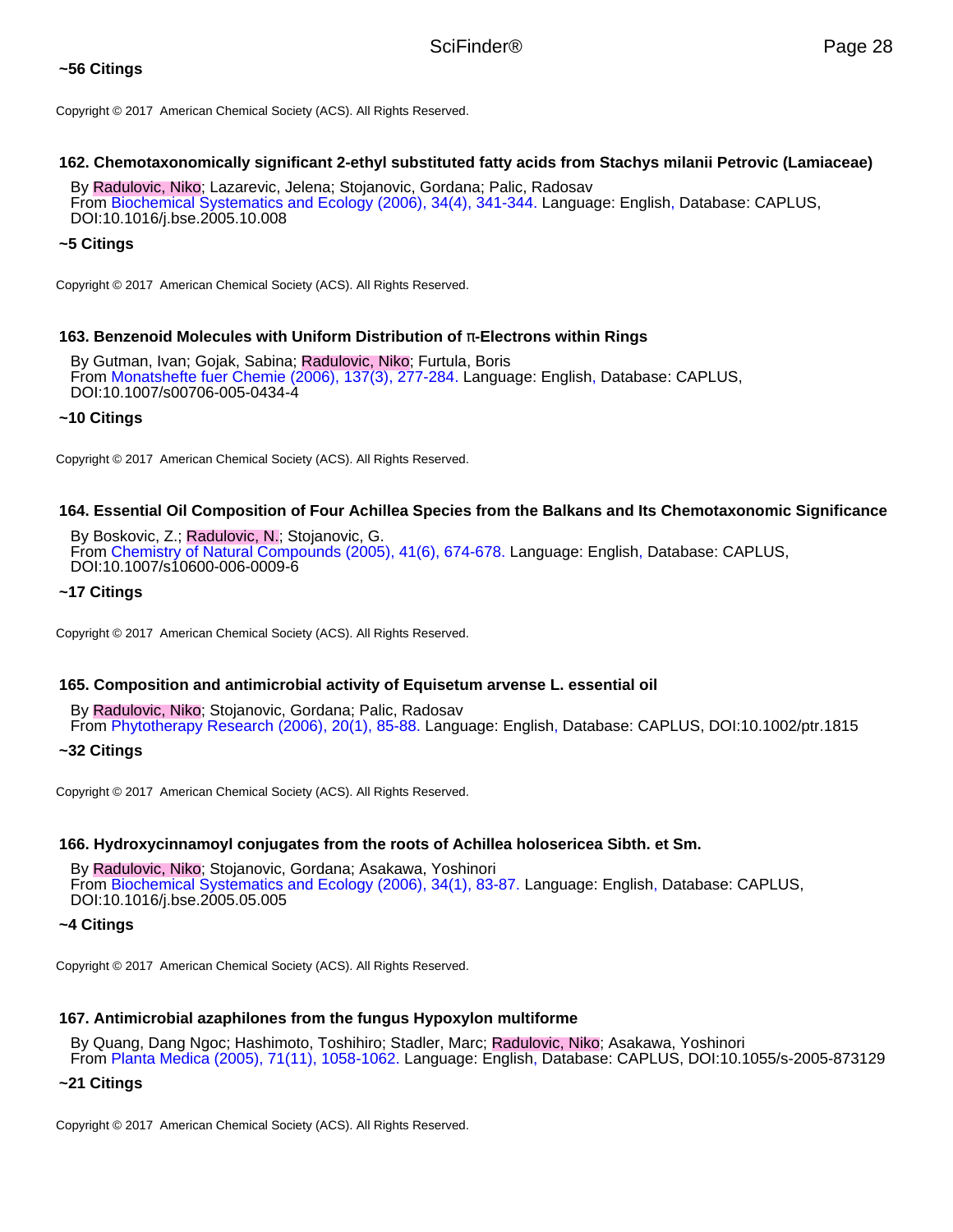### **168. Comparing the Randic-Balaban and the Clar models for partitioning of** π**-electrons in rings of benzenoid hydrocarbons: the case of phenes and starphenes**

By Gutman, Ivan; Stojanovic, Gordana; Boskovic, Zarko; Radulovic, Niko; Rasic, Polina From Polycyclic Aromatic Compounds (2005), 25(4), 345-355. Language: English, Database: CAPLUS, DOI:10.1080/10406630500240794

## **~8 Citings**

Copyright © 2017 American Chemical Society (ACS). All Rights Reserved.

## **169. Antimicrobial activity of Nepeta rtanjensis essential oil**

By Stojanovic, Gordana; Radulovic, Niko; Lazarevic, Jelena; Miladinovic, Dragoljub; Dokovic, Dejan From Journal of Essential Oil Research (2005), 17(5), 587-589. Language: English, Database: CAPLUS, DOI:10.1080/10412905.2005.9699004

## **~12 Citings**

Copyright © 2017 American Chemical Society (ACS). All Rights Reserved.

# **170. Terrestrins A-G: p-Terphenyl derivatives from the inedible mushroom Thelephora terrestris**

By Radulovic, Niko; Quang, Dang Ngoc; Hashimoto, Toshihiro; Nukada, Makiko; Asakawa, Yoshinori From Phytochemistry (Elsevier) (2005), 66(9), 1052-1059. Language: English, Database: CAPLUS, DOI:10.1016/j.phytochem.2005.03.008

## **~17 Citings**

Copyright © 2017 American Chemical Society (ACS). All Rights Reserved.

# **171. Pregnane-type steroids from the inedible mushroom Thelephora terrestris**

By Radulovic, Niko; Quang, Dang Ngoc; Hashimoto, Toshihiro; Nukada, Makiko; Tanaka, Masami; Asakawa, Yoshinori From Chemical & Pharmaceutical Bulletin (2005), 53(3), 309-312. Language: English, Database: CAPLUS

# **~2 Citings**

Copyright © 2017 American Chemical Society (ACS). All Rights Reserved.

### **172. Composition and antimicrobial activity of Achillea clavennae and Achillea holosericea essential oils**

By Stojanovic, G.; Asakawa, Y.; Palic, R.; Radulovic, N. From Flavour and Fragrance Journal (2005), 20(1), 86-88. Language: English, Database: CAPLUS, DOI:10.1002/ffj.1378

### **~12 Citings**

Copyright © 2017 American Chemical Society (ACS). All Rights Reserved.

# **173. Sassafrins A-D, new antimicrobial azaphilones from the fungus Creosphaeria sassafras**

By Quang, Dang Ngoc; Hashimoto, Toshihiro; Fournier, Jacques; Stadler, Marc; Radulovic, Niko; Asakawa, Yoshinori From Tetrahedron (2005), 61(7), 1743-1748. Language: English, Database: CAPLUS, DOI:10.1016/j.tet.2004.12.031

### **~30 Citings**

Copyright © 2017 American Chemical Society (ACS). All Rights Reserved.

# **176. Immunohistochemical features of multifocal and multicentric lobular breast carcinoma**

By Ilic Ivan R; Petrovic Aleksandar; Zivkovic Vesna V; Ilic Ratko S; Randjelovic Pavle J; Stojanovic Nikola M; Radulovic Niko S; Randjelovic Dusica From Advances in medical sciences (2017), 62(1), 78-82, Language: English, Database: MEDLINE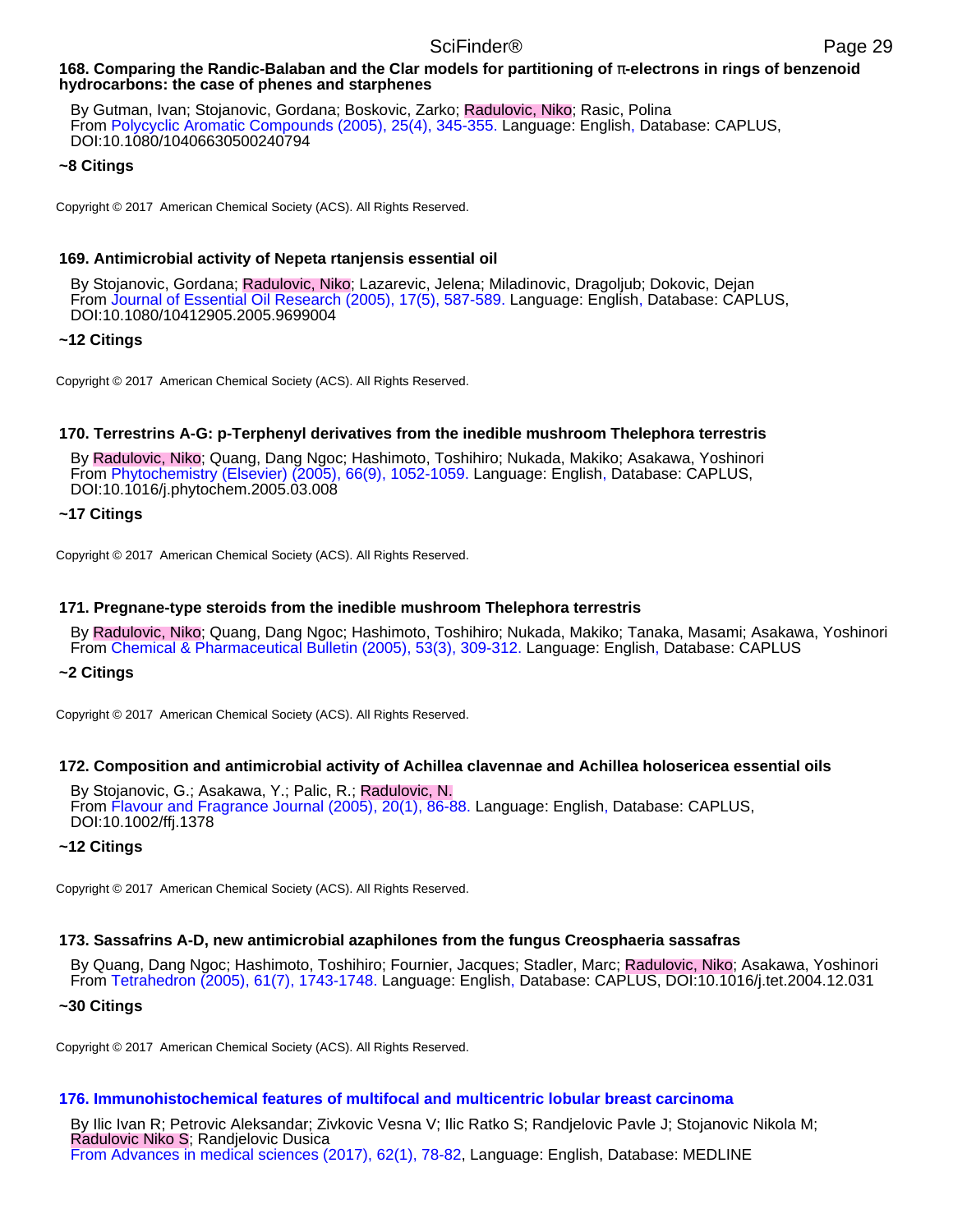## **~0 Citings**

Copyright © 2017 U.S. National Library of Medicine.

#### **178. Seven-year survey of classical and pleomorphic invasive lobular breast carcinomas in women from southeastern Serbia: Differences in clinicopathological and immunohistochemical features**

By Ilic Ivan R; Djordjevic Nebojsa P; Randjelovic Pavle J; Stojanovic Nikola M; Radulovic Niko S; Ilic Ratko S From Journal of B.U.ON. : official journal of the Balkan Union of Oncology (2016), 21(5), 1113-1120, Language: English, Database: MEDLINE

# **~0 Citings**

Copyright © 2017 U.S. National Library of Medicine.

### **179. Evaluation of pathological parameters and morphometric data of desmoplastic lobular breast carcinoma**

By Ilic Ivan R; Ilic Ratko S; Stojanovic Nikola M; Mihajlovic Marina N; Randjelovic Pavle J; Radulovic Niko S From Indian journal of pathology & microbiology (2016), 59(4), 463-468, Language: English, Database: MEDLINE

### **~0 Citings**

Copyright © 2017 U.S. National Library of Medicine.

### **180. Surveillance and characterization of Candida bloodstream infections in a Serbian tertiary care hospital**

By Stojanovic Predrag; Stojanovic Nikola; Stojanovic-Radic Zorica; Arsic Arsenijevic Valentina; Otasevic Suzana; Randjelovic Pavle; Radulovic Niko S From Journal of infection in developing countries (2016), 10(6), 643-56, Language: English, Database: MEDLINE

### **~0 Citings**

Copyright © 2017 U.S. National Library of Medicine.

### **181. Phytomedical investigation of Najas minor All. in the view of the chemical constituents**

By Topuzovic Marina D; Radojevic Ivana D; Vasic Sava M; Comic Ljiljana R; Dekic Milan S; Radulovic Niko S; Licina Braho Z From EXCLI journal (2015), 14496-503, Language: English, Database: MEDLINE

### **~0 Citings**

Copyright © 2017 U.S. National Library of Medicine.

#### **182. Platismatia glaucia and Pseudevernia furfuracea lichens as sources of antioxidant, antimicrobial and antibiofilm agents**

By Mitrovic Tatjana; Stamenkovic Slavisa; Cvetkovic Vladimir; Radulovic Niko; Mladenovic Marko; Stankovic Milan; Topuzovic Marina; Radojevic Ivana; Stefanovic Olgica; Vasic Sava; et al From EXCLI journal (2014), 13938-53, Language: English, Database: MEDLINE

### **~0 Citings**

Copyright © 2017 U.S. National Library of Medicine.